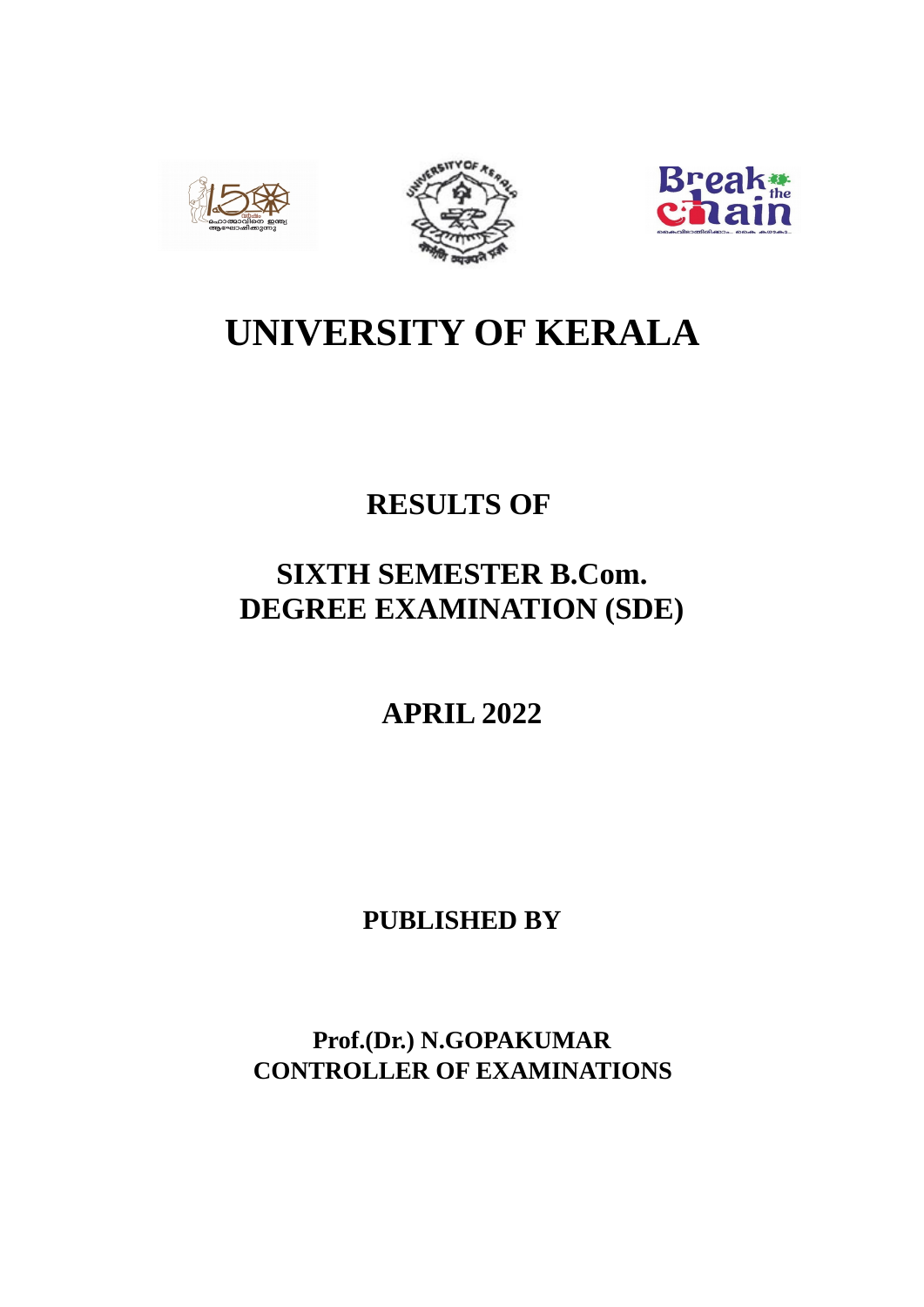# **Not to be Published before 18.06.2022**







# UNIVERSITY OF KERALA **NOTIFICATION**

Results of Sixth Semester B.Com. Degree Examination (SDE) of April 2022

- 1. The following is the Provisional list of Register Numbers of successful candidates for Sixth Semester B.Com. Degree Examination (SDE) of April 2022.
- 2. The result of the candidate who are reported for Suspected Malpractice are withheld.
- 3. For the successful completion of a semester a student has to score a minimum SCPA of 4.00 (E Grade). A minimum of 40% of marks (E Grade) is required for passing a course.
- 4. The last date for applying revaluation and scrutiny is 28.06.2022. Candidates should make use of draft marklist available in the university website for applying for revaluation and scrutiny. **Application for revaluation and scrutiny should be submitted through ONLINE only**.

 **Sd/- Prof.(Dr.) N.Gopakumar Controller of Examinations**

University Buildings, Thiruvananthapuram Dated: 18.06.2022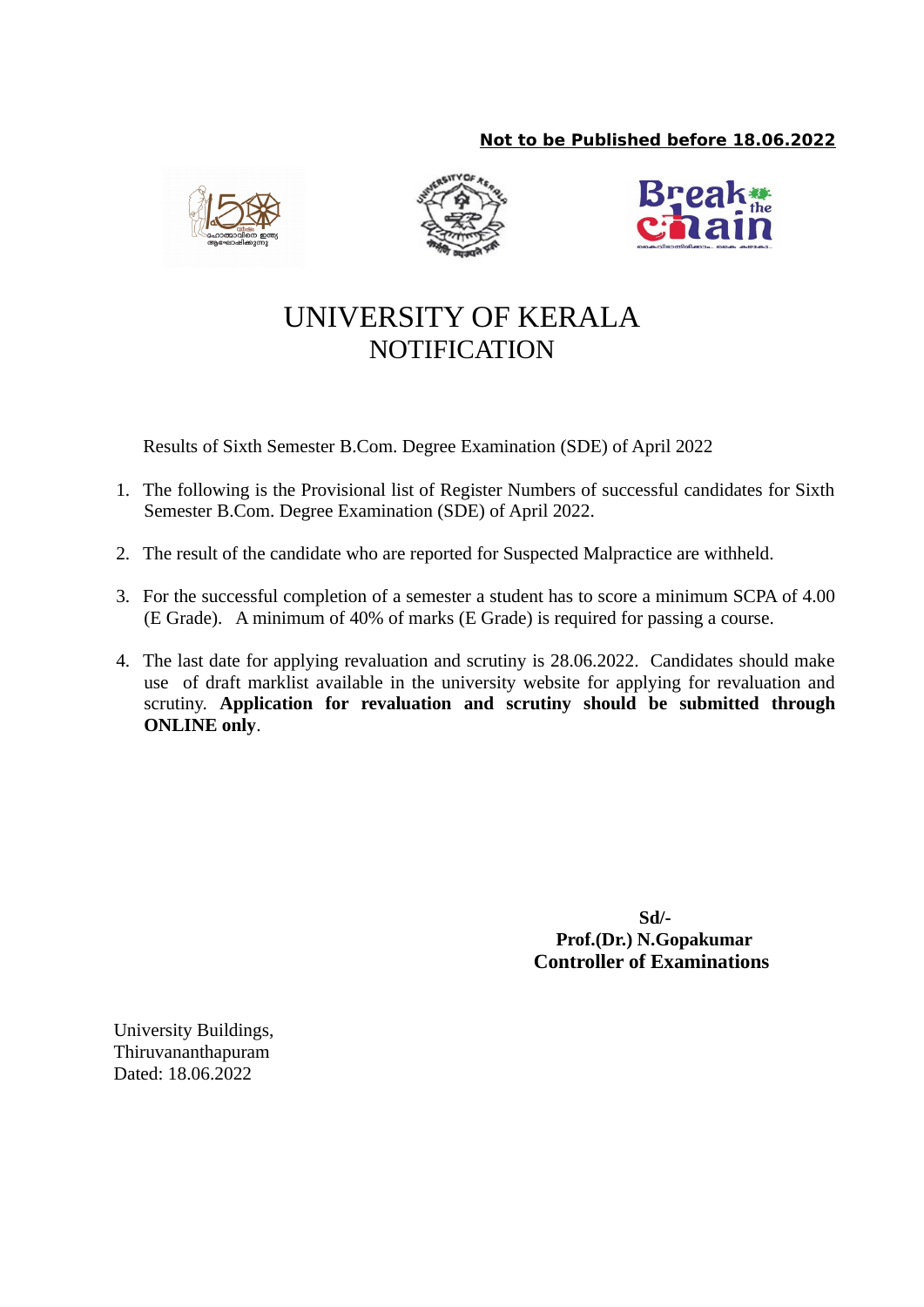





# **UNIVERSITY OF KERALA**

ED XVIII/2022 Thiruvananthapuram Dated: 18.06.2022

# **SYNDICATE-IN-CIRCULATION**

The results of Sixth Semester B.Com. Degree Examination (SDE) of April 2022 as declared by the respective Board of Examiners are given below:-

| Name of the Examination                                         | Programme                                           | Total No.<br>of<br>Candidates<br>Registered | Total No. of<br>Candidates<br>Appeared | Passed | $%$ of<br>Pass |
|-----------------------------------------------------------------|-----------------------------------------------------|---------------------------------------------|----------------------------------------|--------|----------------|
|                                                                 | B.Com.<br>(Elective Course-Computer<br>Application) | 173                                         | 164                                    | 67     | 40.85          |
| Sixth Semester B.Com.<br>Degree Examination (SDE)<br>April 2022 | B.Com.<br>(Elective Course-Co-operation)            | 782                                         | 738                                    | 442    | 59.89          |
|                                                                 | B.Com.<br>(Elective Course-Finance)                 | 369                                         | 340                                    | 220    | 64.71          |

The result may be approved. It is proposed to publish the result on 18.06.2022

 **Sd/- Prof.(Dr.) N.Gopakumar Controller of Examination**

To

- 1. The Director,SDE,University of Kerala
- 2. EJ III
- 3. PRO
- 4. Enquiry
- 5. KUCC
- 6. Cash Counter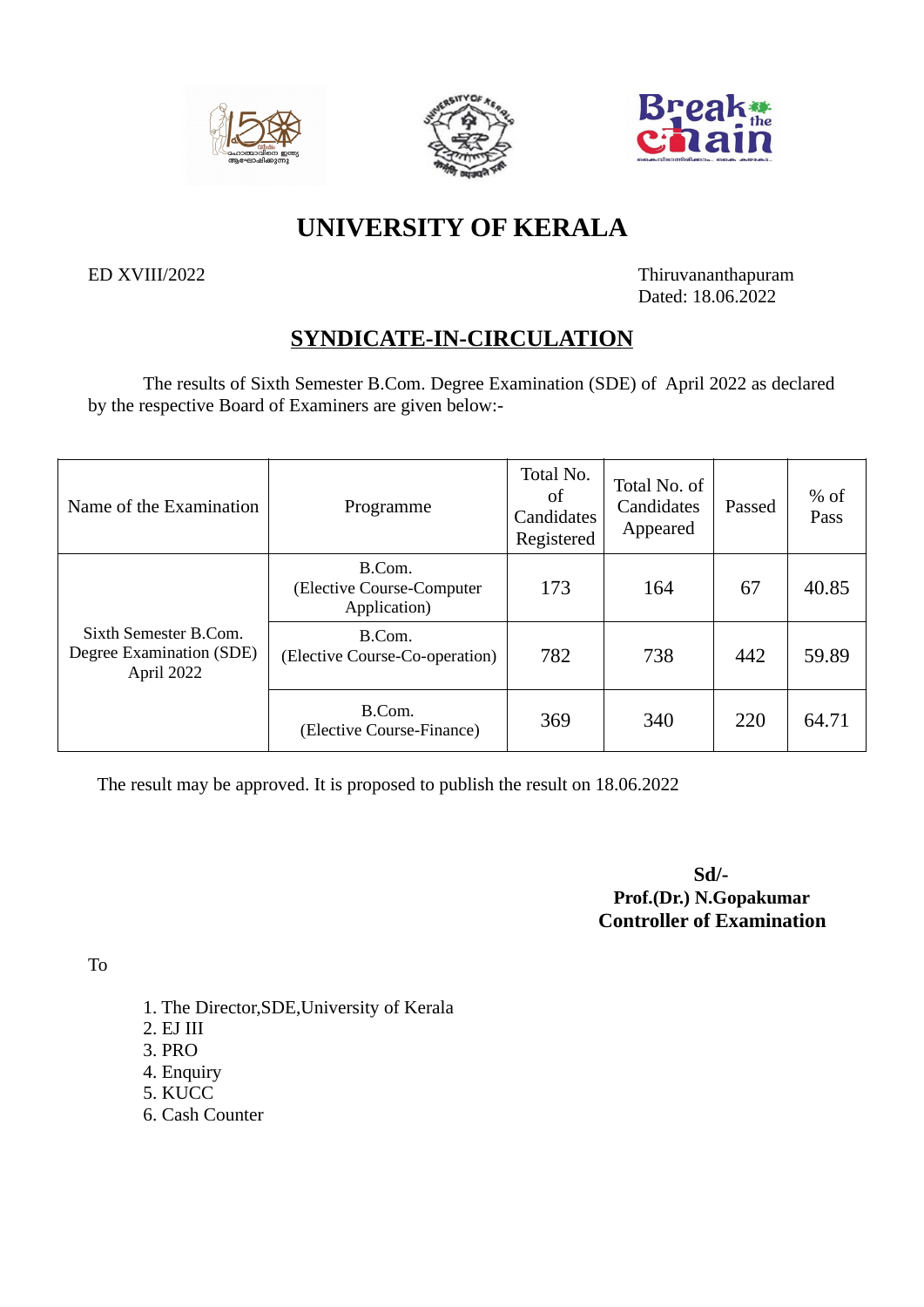#### **College Code:02**

# **Govt. Sanskrit College, Thiruvananathapuram**

**B.Com-(Computer Application) (816)**

#### COURSE PASS (CCPA scores given in brackets)

No Eligible Students

ALL PASS(Semester scores given in brackets)

No Eligible Students

PASSED IN PARTS

 $816171437(1)$ 

#### **B.Com-Co-operation(Elective) (852)**

COURSE PASS (CCPA scores given in brackets)

No Eligible Students

ALL PASS(Semester scores given in brackets)  $852172459(4.95 E)$ 

852191153(6.50 C) 1202(5.60 D)

#### PASSED IN PARTS

#### **B.Com- Finance (866)**

| PASSED IN PARTS                             |                                                              |              |              |              |
|---------------------------------------------|--------------------------------------------------------------|--------------|--------------|--------------|
| No Eligible Students                        |                                                              |              |              |              |
| <b>B.Com-Finance (866)</b>                  |                                                              |              |              |              |
| 866171471(5.160 D)                          | COURSE PASS (CCPA scores given in brackets)<br>2769(5.200 D) |              |              |              |
| ALL PASS(Semester scores given in brackets) |                                                              |              |              |              |
| 866171471(5.06 D)                           | 1800(4.40 E)                                                 | 1955(4.95 E) | 2380(4.86 E) | 2769(5.34 D) |
| 3042(5.14 D)                                |                                                              |              |              |              |
| 866181219(4.92 E)                           | 1418(4.96 E)                                                 | 1425(5.28 D) |              |              |
| 866191016(6.17 C)                           | $1039(6.80 \text{ C})$                                       | 1216(5.85 D) |              |              |
| PASSED IN PARTS                             |                                                              |              |              |              |
| 866171207(1)                                | 1552(1,3,4,6)                                                | 2014(3)      | 2449(2)      |              |
| 866181264(2)                                |                                                              |              |              |              |
| 866191154(4,6)                              |                                                              |              |              |              |

#### SUSPECTED MALPRACTICE 866172224

**College Code:03**

# **Govt. Arts College, Thiruvananthapuram**

| <b>B.Com-(Computer Application) (816)</b>  |                                                                 |                        |                 |                 |
|--------------------------------------------|-----------------------------------------------------------------|------------------------|-----------------|-----------------|
| 816191010(6.320 C)                         | COURSE PASS (CCPA scores given in brackets)<br>$1116(6.130)$ C) |                        |                 |                 |
|                                            | ALL PASS(Semester scores given in brackets)                     |                        |                 |                 |
| 816191010(6.32 C)                          | $1116(6.29 \text{ C})$                                          | 1153(5.83 D)           |                 |                 |
| <b>PASSED IN PARTS</b>                     |                                                                 |                        |                 |                 |
| 816191015(6)                               | 1021(1,2,4,5,6)                                                 | 1034(1,2,4,5,6,7)      | 1049(4,6)       | 1052(4,6)       |
| 1053(1,4,6,7)                              | 1117(1,5,6)                                                     | 1121(1,2,4,5,6,7)      | 1125(7)         | 1134(1,4,5,6,7) |
| <b>SUSPECTED MALPRACTICE</b><br>816191152  |                                                                 |                        |                 |                 |
| <b>B.Com-Co-operation(Elective) (852)</b>  |                                                                 |                        |                 |                 |
| 852191247(5.910 D)                         | COURSE PASS (CCPA scores given in brackets)<br>1744(5.590 D)    |                        |                 |                 |
| 852191001(5.41 D)                          | ALL PASS(Semester scores given in brackets)<br>1131(5.79 D)     | $1247(6.79 \text{ C})$ | $1744(6.11)$ C) |                 |
| <b>PASSED IN PARTS</b><br>852181191(1,3,5) |                                                                 |                        |                 |                 |
| 852191748(5,6)                             | 1768(1,4)                                                       | 1769(1,4,5,6)          | 1778(1)         |                 |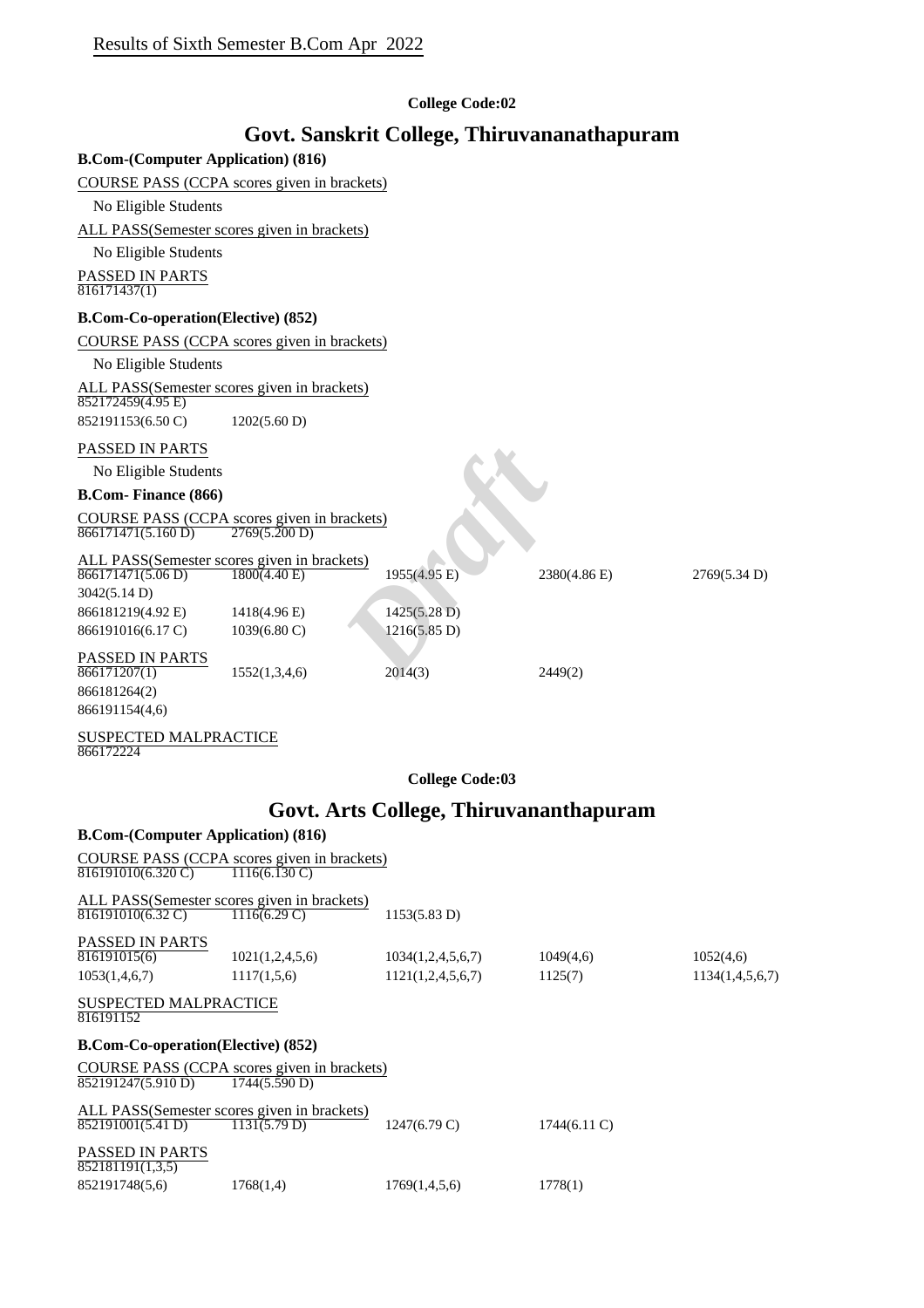| <b>B.Com-Finance (866)</b>                |                                              |                                              |               |               |
|-------------------------------------------|----------------------------------------------|----------------------------------------------|---------------|---------------|
|                                           | COURSE PASS (CCPA scores given in brackets)  |                                              |               |               |
| No Eligible Students                      |                                              |                                              |               |               |
|                                           | ALL PASS(Semester scores given in brackets)  |                                              |               |               |
| No Eligible Students                      |                                              |                                              |               |               |
| PASSED IN PARTS                           |                                              |                                              |               |               |
| 866191062(4,5,6)                          | 1152(1,3,4,5,6)                              | 1153(1,3,4,5,6)                              | 1243(1,4)     | 1249(2,4,6)   |
|                                           |                                              | <b>College Code:04</b>                       |               |               |
|                                           |                                              | <b>College for Women, Thiruvananthapuram</b> |               |               |
| <b>B.Com-Co-operation(Elective) (852)</b> |                                              |                                              |               |               |
|                                           | COURSE PASS (CCPA scores given in brackets)  |                                              |               |               |
| $852191303(6.270 \text{ C})$              |                                              |                                              |               |               |
|                                           | ALL PASS (Semester scores given in brackets) |                                              |               |               |
| 852171046(4.64)                           | 2476(5.48 D)                                 | 3076(4.83 E)                                 |               |               |
| 852181141(5.66 D)                         | 1966(5.60 D)                                 |                                              |               |               |
| 852191121(5.96 D)                         | 1227(5.30 D)                                 | $1303(6.07 \text{ C})$                       |               |               |
| <b>PASSED IN PARTS</b>                    |                                              |                                              |               |               |
| 852181304(1,4,5,6)                        | 1399(6)                                      |                                              |               |               |
| <b>B.Com-Finance (866)</b>                |                                              |                                              |               |               |
|                                           | COURSE PASS (CCPA scores given in brackets)  |                                              |               |               |
| 866171316(4.900 E)                        | 1365(5.480 D)                                | $1439(4.970)$ E)                             | 1898(4.960 E) | 1966(4.960 E) |
| 2370(4.660 E)                             | 2568(4.820 E)                                |                                              |               |               |
|                                           | ALL PASS(Semester scores given in brackets)  |                                              |               |               |
| 866171199(4.33 E)                         | $1316(4.70 \text{ E})$                       | 1365(5.71 D)                                 | 1439(5.06 D)  | 1641(4.81 E)  |
| 1730(4.87 E)                              | 1898(4.74 E)                                 | $1927(5.21 \text{ D})$                       | 1966(4.98 E)  | 2367(4.99 E)  |
| 2370(4.66 E)                              | 2568(4.85 E)                                 | 2690(5.05 D)                                 | 3009(4.76 E)  | 3012(5.20 D)  |
| 866191025(5.27 D)                         | 1223(5.83 D)                                 | $1245(4.49)$ E)                              | 1342(4.49 E)  |               |
| PASSED IN PARTS<br>866101172(1234)        |                                              |                                              |               |               |

866191172(1,2,3,4)

**College Code:06**

# **M. G. College, Thiruvananthapuram**

#### **B.Com-(Computer Application) (816)**

#### COURSE PASS (CCPA scores given in brackets) 816181089(5.590 D)

816191018(6.100 C)

ALL PASS(Semester scores given in brackets) 816181089(5.89 D) 816191018(6.15 C)

#### PASSED IN PARTS

No Eligible Students

#### **B.Com-Co-operation(Elective) (852)**

COURSE PASS (CCPA scores given in brackets) 852191006(6.890 C)

ALL PASS(Semester scores given in brackets) 852191002(6.88 C) 1006(7.63 B)

PASSED IN PARTS 852172487(6)

SUSPECTED MALPRACTICE 852172008

#### **B.Com- Finance (866)**

COURSE PASS (CCPA scores given in brackets)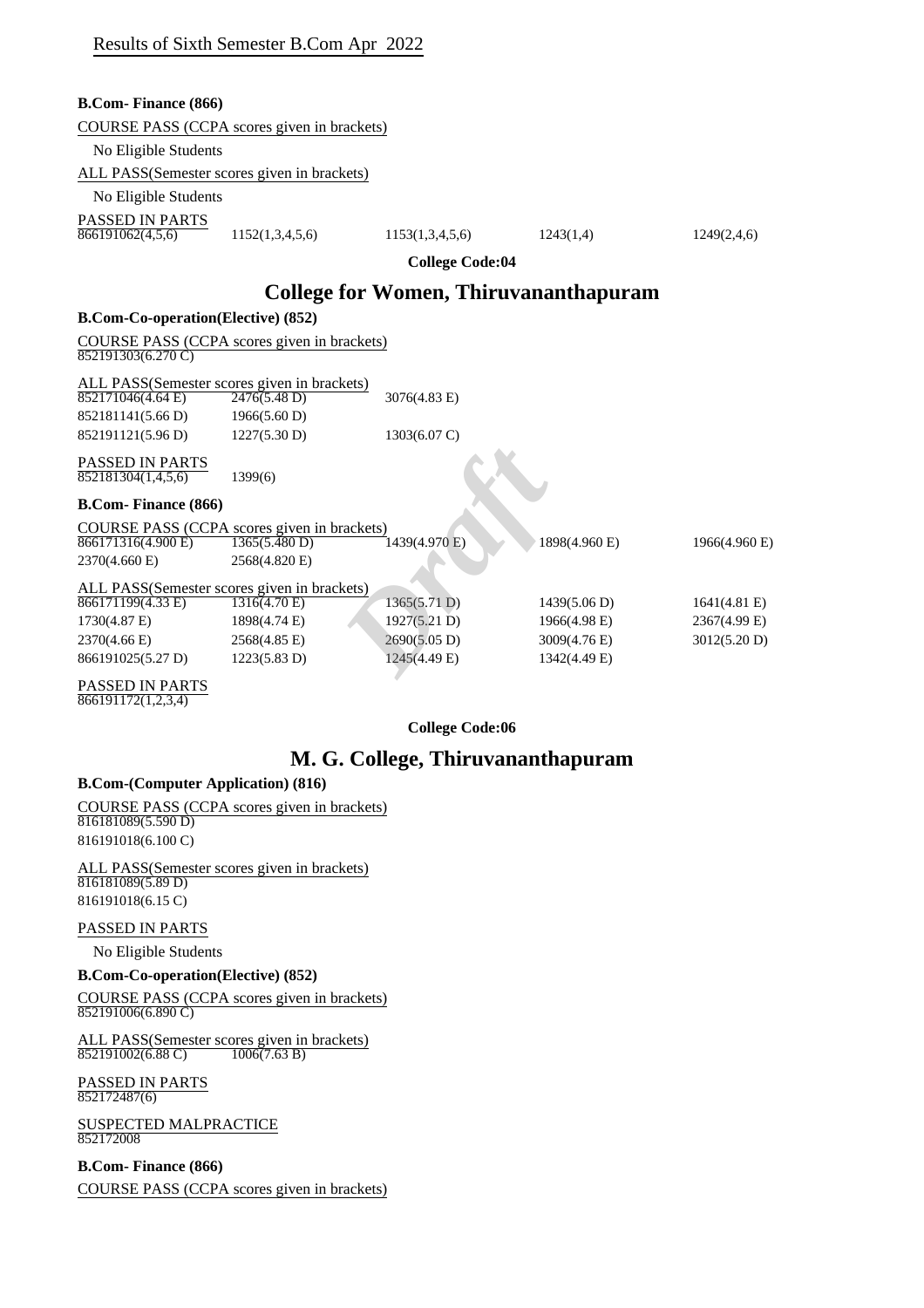866191030(6.250 C) 1251(6.230 C)

ALL PASS(Semester scores given in brackets)<br> $\frac{866171442(4.66 E)}{2982(4.79 E)}$  $866171442(4.66 \text{ E})$ 

866191030(6.52 C) 1138(5.20 D) 1251(5.87 D)

PASSED IN PARTS  $\frac{1188888}{866171604(1,2,4)}$  2059(4) 2379(6)

866181002(1,2,4,6) 866191010(1,2,4)

**College Code:07**

# **KUCTE,Karyavattom**

#### **B.Com-Co-operation(Elective) (852)**

COURSE PASS (CCPA scores given in brackets)

No Eligible Students

ALL PASS(Semester scores given in brackets)  $852181302(4.95)$ 

#### PASSED IN PARTS

No Eligible Students

SUSPECTED MALPRACTICE 852181040

#### **B.Com- Finance (866)**

COURSE PASS (CCPA scores given in brackets)  $866181070(6.070 \text{ C})$ 

ALL PASS(Semester scores given in brackets) 866181070(6.28 C) 1121(5.44 D) 1440(5.05 D)

PASSED IN PARTS 866181018(1,2,5)

**College Code:08**

## **S. N. College,Chempazhanthy**

#### **B.Com-(Computer Application) (816)**

COURSE PASS (CCPA scores given in brackets)

No Eligible Students

ALL PASS(Semester scores given in brackets) 816191013(5.16 D)

PASSED IN PARTS 816171489(7)

#### **B.Com-Co-operation(Elective) (852)**

COURSE PASS (CCPA scores given in brackets)

No Eligible Students

ALL PASS(Semester scores given in brackets) 852171032(5.26 D) 1540(4.65 E) 2556(4.83 E) 3003(4.61 E)

PASSED IN PARTS

852171545(5) 2472(5,6) 2484(5,6)

SUSPECTED MALPRACTICE 852173079

**B.Com- Finance (866)**

COURSE PASS (CCPA scores given in brackets)

No Eligible Students

ALL PASS(Semester scores given in brackets)

No Eligible Students

PASSED IN PARTS

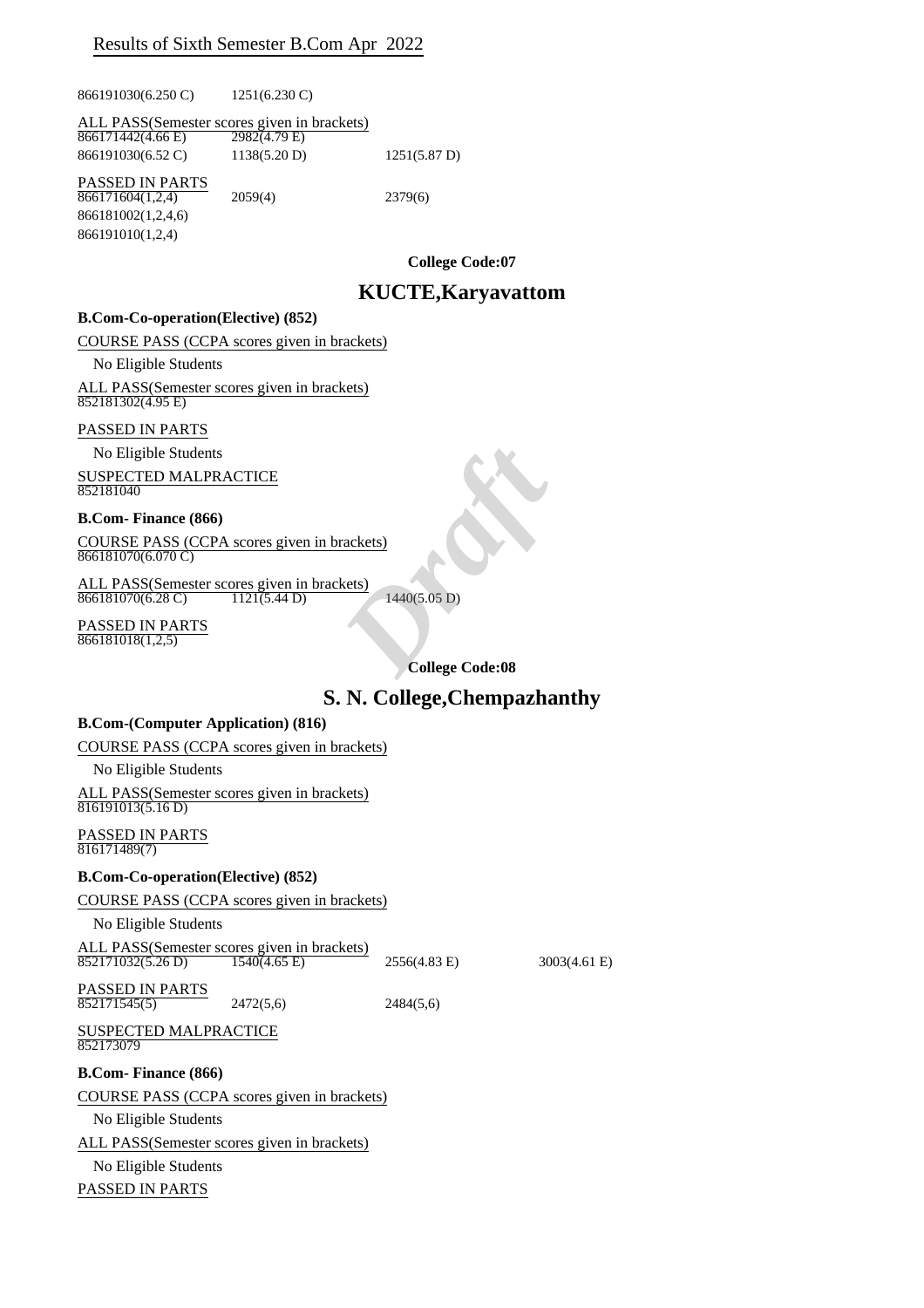866171648(2)

#### **College Code:12**

# **St. Xavier's College, Thumba Thiruvananthapuram**

#### **B.Com-Co-operation(Elective) (852)**

#### COURSE PASS (CCPA scores given in brackets)

No Eligible Students

ALL PASS(Semester scores given in brackets)  $\frac{1251111505(5.56 \text{ D})}{852171505(5.56 \text{ D})}$ 

PASSED IN PARTS 852181986(3,4,6)

#### **B.Com- Finance (866)**

COURSE PASS (CCPA scores given in brackets) 866191024(5.840 D)

ALL PASS(Semester scores given in brackets) 866171579(5.96 D) 2443(4.86 E) 2512(4.76 E) 866191024(6.10 C)

PASSED IN PARTS 866171631(4) 866191022(1,2,3,5)

**College Code:13**

# **All Saints' College, Thiruvananthapuram College Code:13**<br> **nts' College, Thiruvanan**<br>
<u>Prackets</u>

#### **B.Com-(Computer Application) (816)**

COURSE PASS (CCPA scores given in brackets)

No Eligible Students

ALL PASS(Semester scores given in brackets)

No Eligible Students

PASSED IN PARTS  $816171176(1,2,5)$ 

#### **B.Com-Co-operation(Elective) (852)**

COURSE PASS (CCPA scores given in brackets)

No Eligible Students

ALL PASS(Semester scores given in brackets) 852172481(5.93 D)

#### PASSED IN PARTS

No Eligible Students

#### **B.Com- Finance (866)**

COURSE PASS (CCPA scores given in brackets)  $866172974(4.840 \text{ E})$ 

ALL PASS(Semester scores given in brackets)<br>866172147(4.89 E) 2432(5.19 D) 866172147(4.89 E) 2432(5.19 D) 2974(4.88 E)

#### PASSED IN PARTS

No Eligible Students

**College Code:14**

## **National College, Ambalathara**

#### **B.Com-(Computer Application) (816)**

COURSE PASS (CCPA scores given in brackets)

No Eligible Students

ALL PASS(Semester scores given in brackets)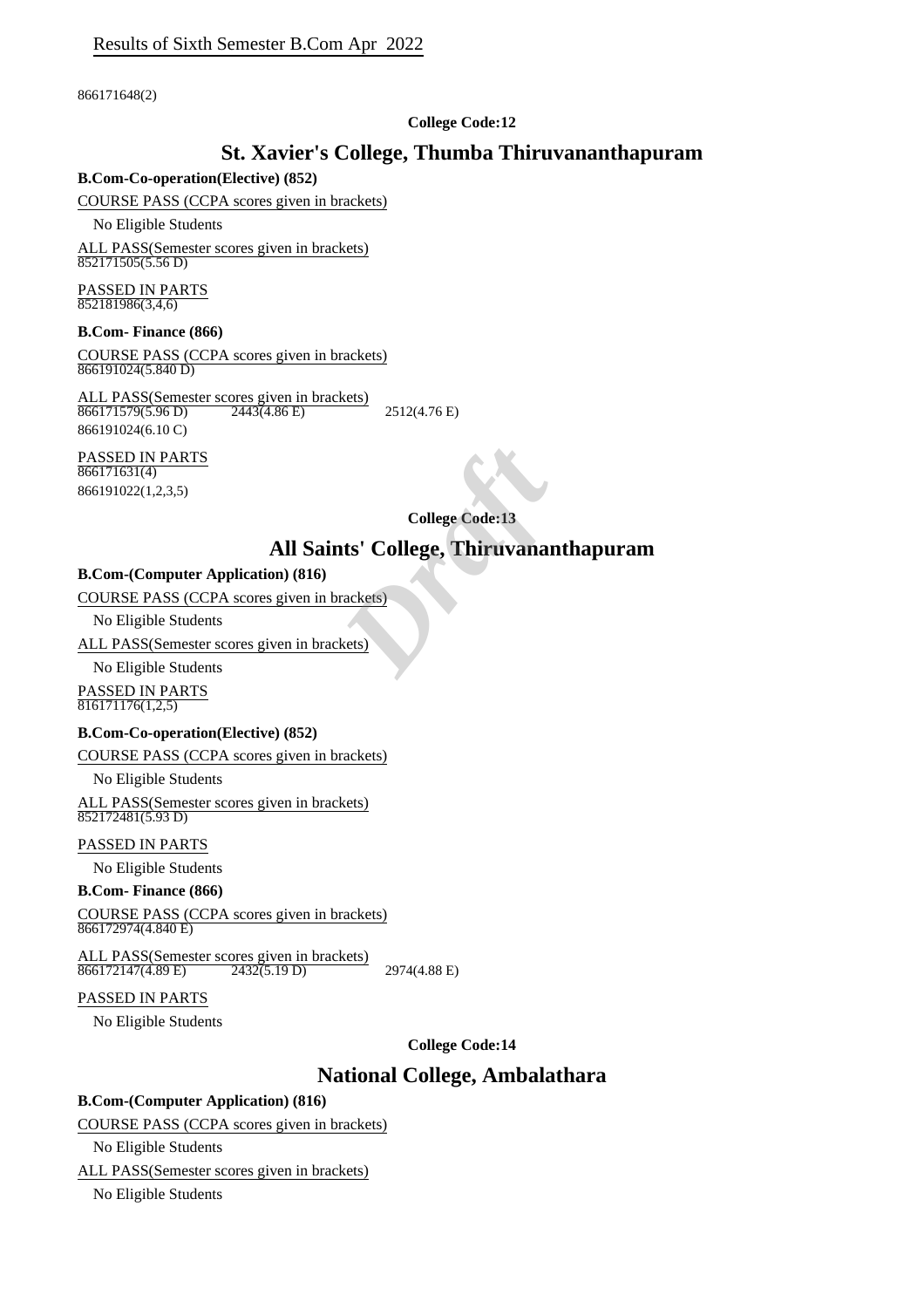|                                                      | Results of Sixth Semester B.Com Apr 2022                                         |                        |                        |                         |                                                                         |
|------------------------------------------------------|----------------------------------------------------------------------------------|------------------------|------------------------|-------------------------|-------------------------------------------------------------------------|
| PASSED IN PARTS<br>816181125(1,2)                    |                                                                                  |                        |                        |                         |                                                                         |
| <b>B.Com-Finance (866)</b>                           |                                                                                  |                        |                        |                         |                                                                         |
|                                                      | COURSE PASS (CCPA scores given in brackets)                                      |                        |                        |                         |                                                                         |
| No Eligible Students                                 |                                                                                  |                        |                        |                         |                                                                         |
| 866191008(5.69 D)                                    | ALL PASS(Semester scores given in brackets)                                      |                        |                        |                         |                                                                         |
| PASSED IN PARTS                                      |                                                                                  |                        |                        |                         |                                                                         |
| No Eligible Students                                 |                                                                                  |                        |                        |                         |                                                                         |
|                                                      |                                                                                  |                        | <b>College Code:15</b> |                         |                                                                         |
|                                                      | N.S.S. Neeramankara, Thiruvananthapuram                                          |                        |                        |                         |                                                                         |
| <b>B.Com-Co-operation</b> (Elective) (852)           |                                                                                  |                        |                        |                         |                                                                         |
| $\overline{852191117(6.620 \text{ C})}$              | COURSE PASS (CCPA scores given in brackets)<br>1118(5.350 D)                     |                        |                        |                         |                                                                         |
| 852191117(7.16 B)                                    | ALL PASS(Semester scores given in brackets)<br>$\overline{1118(5.57 \text{ D})}$ |                        |                        |                         |                                                                         |
| PASSED IN PARTS<br>$\overline{852191029(1,2,4,5,6)}$ | 1248(5)                                                                          | 1605(3,4,6)            |                        | 1803(1,2,4,5,6)         |                                                                         |
| <b>SUSPECTED MALPRACTICE</b><br>852181011            |                                                                                  |                        |                        |                         |                                                                         |
| <b>B.Com-Finance (866)</b>                           |                                                                                  |                        |                        |                         |                                                                         |
| 866191061(5.370 D)                                   | COURSE PASS (CCPA scores given in brackets)                                      |                        |                        |                         |                                                                         |
| 866191061(5.53 D)                                    | ALL PASS(Semester scores given in brackets)<br>$\overline{1063(4.78 \text{ E})}$ | $1127(4.57)$ E)        |                        | $1129(6.96 \text{ C})$  | 1386(5.08 D)                                                            |
| PASSED IN PARTS                                      |                                                                                  |                        |                        |                         |                                                                         |
| No Eligible Students                                 |                                                                                  |                        |                        |                         |                                                                         |
|                                                      |                                                                                  |                        | <b>College Code:16</b> |                         |                                                                         |
|                                                      |                                                                                  |                        |                        |                         | Kunjukrishna Nadar Memorial Govt. Arts & Science College, Kanjiramkulam |
| <b>B.Com-(Computer Application) (816)</b>            |                                                                                  |                        |                        |                         |                                                                         |
|                                                      | COURSE PASS (CCPA scores given in brackets)                                      |                        |                        |                         |                                                                         |
| No Eligible Students                                 |                                                                                  |                        |                        |                         |                                                                         |
|                                                      | ALL PASS(Semester scores given in brackets)                                      |                        |                        |                         |                                                                         |
| No Eligible Students                                 |                                                                                  |                        |                        |                         |                                                                         |
| PASSED IN PARTS<br>816181276(1,2,3,4,5,7)            |                                                                                  |                        |                        |                         |                                                                         |
| <b>B.Com-Co-operation(Elective) (852)</b>            |                                                                                  |                        |                        |                         |                                                                         |
| $\overline{852191125(5.760 \text{ D})}$              | COURSE PASS (CCPA scores given in brackets)<br>$1243(6.760 \text{ C})$           | 1244(6.370 C)          |                        | $1802(6.300 \text{ C})$ |                                                                         |
| 852191125(6.55 C)<br>1802(7.32 B)                    | ALL PASS(Semester scores given in brackets)<br>1145(7.33 B)                      | $1243(6.70 \text{ C})$ |                        | $1244(6.67 \text{ C})$  | $1368(6.04 \text{ C})$                                                  |
| PASSED IN PARTS<br>852191003(1,2,3,5,6)              |                                                                                  |                        |                        |                         |                                                                         |
|                                                      |                                                                                  |                        | <b>College Code:17</b> |                         |                                                                         |
|                                                      | V. T. M. N. S. S. College, Dhanuvachapuram                                       |                        |                        |                         |                                                                         |

**B.Com-Co-operation(Elective) (852)**

COURSE PASS (CCPA scores given in brackets)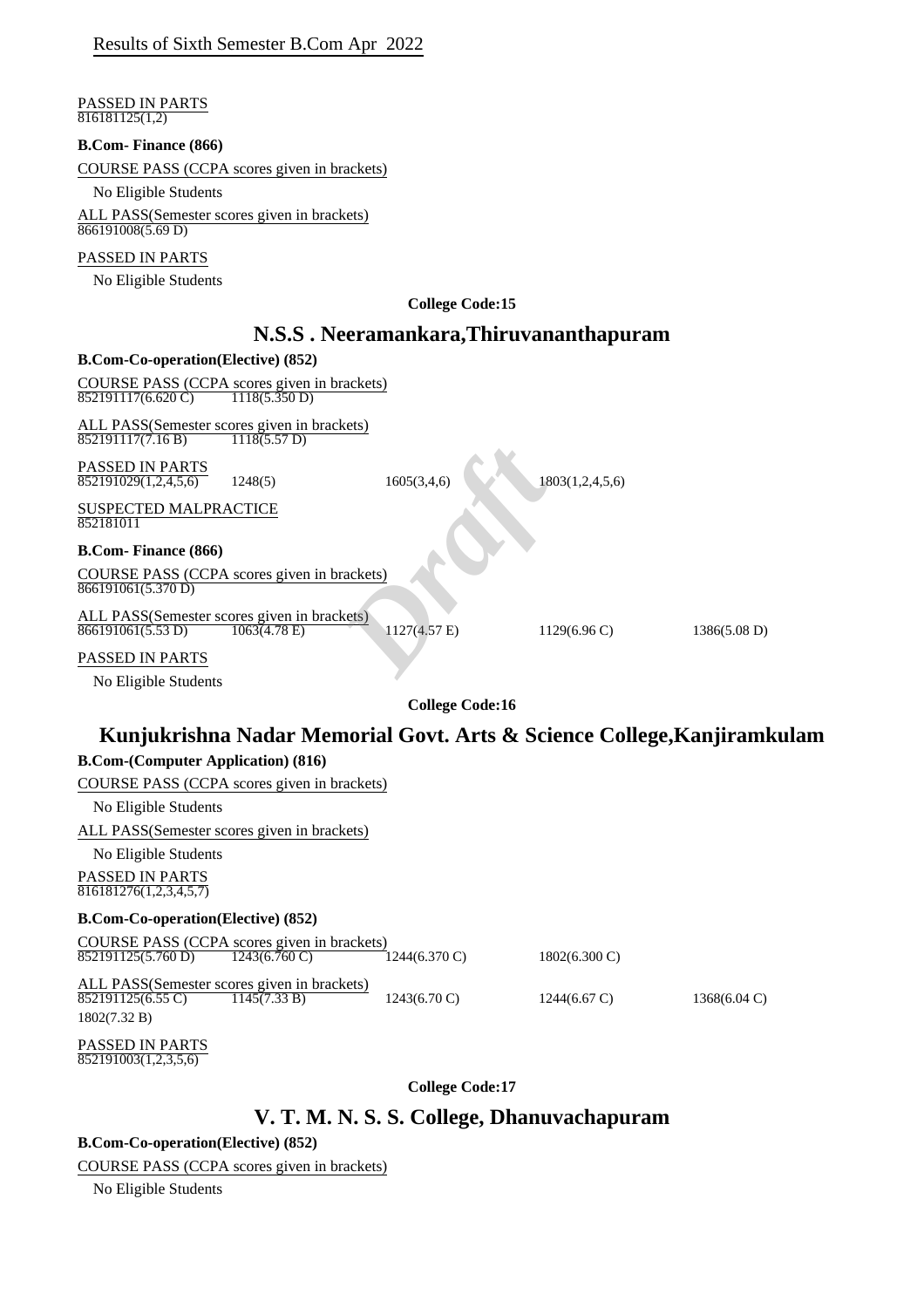|                                           | ALL PASS(Semester scores given in brackets)                  |                                      |                        |                        |
|-------------------------------------------|--------------------------------------------------------------|--------------------------------------|------------------------|------------------------|
| $\overline{852191123(5.90)}$ D)           | $1124(6.96 \text{ C})$                                       | 1126(5.85 D)                         | $1132(6.42 \text{ C})$ | 1304(5.97 D)           |
| 1695(6.56 C)                              | $1702(6.57 \text{ C})$                                       | 1734(5.61 D)                         | $1743(6.66 \text{ C})$ |                        |
| PASSED IN PARTS<br>852191120(1,4,5)       | 1370(1,2,3,4,6)                                              | 1719(1,2,4,5,6)                      | 1721(6)                | 1792(2,4,5)            |
| <b>B.Com-Finance (866)</b>                |                                                              |                                      |                        |                        |
|                                           | COURSE PASS (CCPA scores given in brackets)                  |                                      |                        |                        |
| No Eligible Students                      |                                                              |                                      |                        |                        |
| 866191131(5.42 D)                         | ALL PASS(Semester scores given in brackets)                  |                                      |                        |                        |
| PASSED IN PARTS                           |                                                              |                                      |                        |                        |
| No Eligible Students                      |                                                              |                                      |                        |                        |
|                                           |                                                              | <b>College Code:19</b>               |                        |                        |
|                                           |                                                              | <b>Christian College, Kattakkada</b> |                        |                        |
| <b>B.Com-(Computer Application) (816)</b> |                                                              |                                      |                        |                        |
|                                           | COURSE PASS (CCPA scores given in brackets)                  |                                      |                        |                        |
| No Eligible Students                      |                                                              |                                      |                        |                        |
|                                           | ALL PASS(Semester scores given in brackets)                  |                                      |                        |                        |
| No Eligible Students                      |                                                              |                                      |                        |                        |
| PASSED IN PARTS                           |                                                              |                                      |                        |                        |
| 816191029(6)                              |                                                              |                                      |                        |                        |
| <b>B.Com-Co-operation(Elective) (852)</b> |                                                              |                                      |                        |                        |
|                                           | COURSE PASS (CCPA scores given in brackets)                  |                                      |                        |                        |
| 852171886(6.010 C)                        |                                                              |                                      |                        |                        |
| 852191129(6.200 C)                        | 1590(7.110 B)                                                |                                      |                        |                        |
| 852171886(6.40 C)                         | ALL PASS(Semester scores given in brackets)<br>1906(5.96 D)  | 1924(5.83 D)                         | 1960(5.16 D)           | 1965(5.52 D)           |
| 2501(4.76 E)                              | 2519(5.47 D)                                                 |                                      |                        |                        |
| 852181006(4.88 E)                         | 1014(5.10 D)                                                 | 1458(4.86 E)                         |                        |                        |
| 852191017(4.88 E)                         | 1045(5.39 D)                                                 | $1129(6.46 \text{ C})$               | $1137(6.17 \text{ C})$ | $1375(6.22 \text{ C})$ |
| 1588(4.53 E)                              | 1590(7.67 B)                                                 | 1609(5.55 D)                         | $1610(6.70 \text{ C})$ |                        |
| PASSED IN PARTS<br>852171964(2,5,6)       |                                                              |                                      |                        |                        |
| 852191044(1,2,4,5,6)                      | 1246(1)                                                      | 1544(1,2,3,4,6)                      | 1592(4,5,6)            | 1596(1,2,6)            |
| 1611(2,5)                                 | 1612(5,6)                                                    | 1613(1,4,5,6)                        | 1614(1,2,4,5,6)        |                        |
| SUSPECTED MALPRACTICE<br>852191589        |                                                              |                                      |                        |                        |
| <b>B.Com-Finance (866)</b>                |                                                              |                                      |                        |                        |
| 866191232(7.730 B)                        | COURSE PASS (CCPA scores given in brackets)<br>1233(5.860 D) |                                      |                        |                        |
| 866191130(4.86 E)                         | ALL PASS(Semester scores given in brackets)<br>1232(7.88 B)  | 1233(5.97 D)                         | 1236(5.76 D)           | $1237(6.84 \text{ C})$ |
| 1239(5.31 D)                              |                                                              |                                      |                        |                        |
| PASSED IN PARTS<br>866181026(6)           | 1036(6)                                                      | 1207(2,6)                            |                        |                        |
|                                           |                                                              | <b>College Code:21</b>               |                        |                        |
|                                           |                                                              | Govt. College, Nedumangad            |                        |                        |
| <b>B.Com-(Computer Application) (816)</b> |                                                              |                                      |                        |                        |
|                                           | COURSE PASS (CCPA scores given in brackets)                  |                                      |                        |                        |
|                                           |                                                              |                                      |                        |                        |
| No Eligible Students                      |                                                              |                                      |                        |                        |

ALL PASS(Semester scores given in brackets)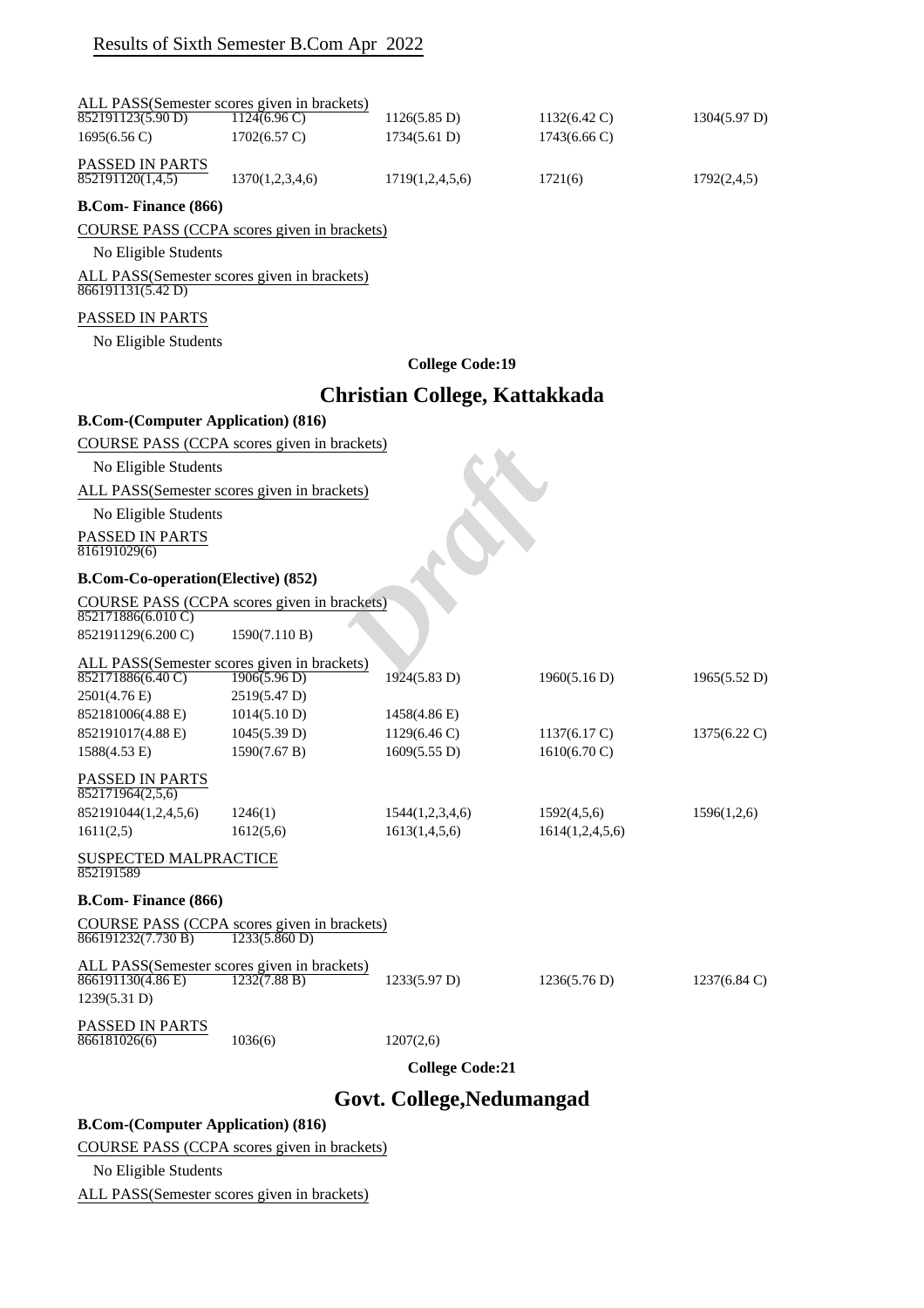|  |  | Results of Sixth Semester B.Com Apr 2022 |  |  |  |
|--|--|------------------------------------------|--|--|--|
|--|--|------------------------------------------|--|--|--|

816191155(6.26 C)

| PASSED IN PARTS<br>816171041(2,3)                                 |                   |                                |              |              |
|-------------------------------------------------------------------|-------------------|--------------------------------|--------------|--------------|
| <b>B.Com-Co-operation(Elective) (852)</b>                         |                   |                                |              |              |
| COURSE PASS (CCPA scores given in brackets)                       |                   |                                |              |              |
| No Eligible Students                                              |                   |                                |              |              |
| ALL PASS(Semester scores given in brackets)<br>852191004(5.87 D)  |                   |                                |              |              |
| PASSED IN PARTS<br>852191160(3,4,5,6)                             | 1364(3,4,5,6)     |                                |              |              |
| <b>B.Com-Finance (866)</b>                                        |                   |                                |              |              |
| COURSE PASS (CCPA scores given in brackets)                       |                   |                                |              |              |
| No Eligible Students                                              |                   |                                |              |              |
| ALL PASS(Semester scores given in brackets)                       |                   |                                |              |              |
| No Eligible Students                                              |                   |                                |              |              |
| PASSED IN PARTS<br>866191119(1,2,4)                               |                   |                                |              |              |
|                                                                   |                   | <b>College Code:23</b>         |              |              |
|                                                                   |                   | <b>Govt. College, Attingal</b> |              |              |
| <b>B.Com-(Computer Application) (816)</b>                         |                   |                                |              |              |
| COURSE PASS (CCPA scores given in brackets)                       |                   |                                |              |              |
| No Eligible Students                                              |                   |                                |              |              |
| ALL PASS(Semester scores given in brackets)                       |                   |                                |              |              |
| No Eligible Students                                              |                   |                                |              |              |
| PASSED IN PARTS<br>816181033(1)                                   |                   |                                |              |              |
| 816191002(1,4,5,6,7)                                              | 1023(1,2,4,5,6,7) | 1026(4,6)                      | 1027(7)      | 1028(7)      |
| 1051(4,6)                                                         |                   |                                |              |              |
| <b>SUSPECTED MALPRACTICE</b>                                      |                   |                                |              |              |
| 816191004                                                         |                   |                                |              |              |
| <b>B.Com-Co-operation(Elective) (852)</b>                         |                   |                                |              |              |
| COURSE PASS (CCPA scores given in brackets)                       |                   |                                |              |              |
| 852191122(5.680 D)                                                |                   |                                |              |              |
| ALL PASS(Semester scores given in brackets)<br>852181393(5.13 D)  | 1969(5.24 D)      |                                |              |              |
| 852191010(6.46 C)                                                 | 1109(5.71 D)      | 1122(6.16 C)                   | 1374(5.81 D) | 1469(5.40 D) |
| $1560(4.52 \text{ E})$                                            | 1782(5.16 D)      |                                |              |              |
| PASSED IN PARTS<br>852191134(1,2,3,4,6)                           | 1135(2,4,6)       | 1143(4,5,6)                    | 1156(1,4,6)  | 1351(4,6)    |
| <b>B.Com-Finance (866)</b>                                        |                   |                                |              |              |
| COURSE PASS (CCPA scores given in brackets)<br>866181155(5.080 D) |                   |                                |              |              |
| ALL PASS(Semester scores given in brackets)<br>866181006(6.16 C)  | 1007(5.51 D)      | 1155(5.16 D)                   |              |              |
| PASSED IN PARTS                                                   |                   |                                |              |              |
| No Eligible Students                                              |                   |                                |              |              |
|                                                                   |                   | <b>College Code:24</b>         |              |              |

# **S. N. College, Varkala**

## **B.Com-(Computer Application) (816)**

COURSE PASS (CCPA scores given in brackets)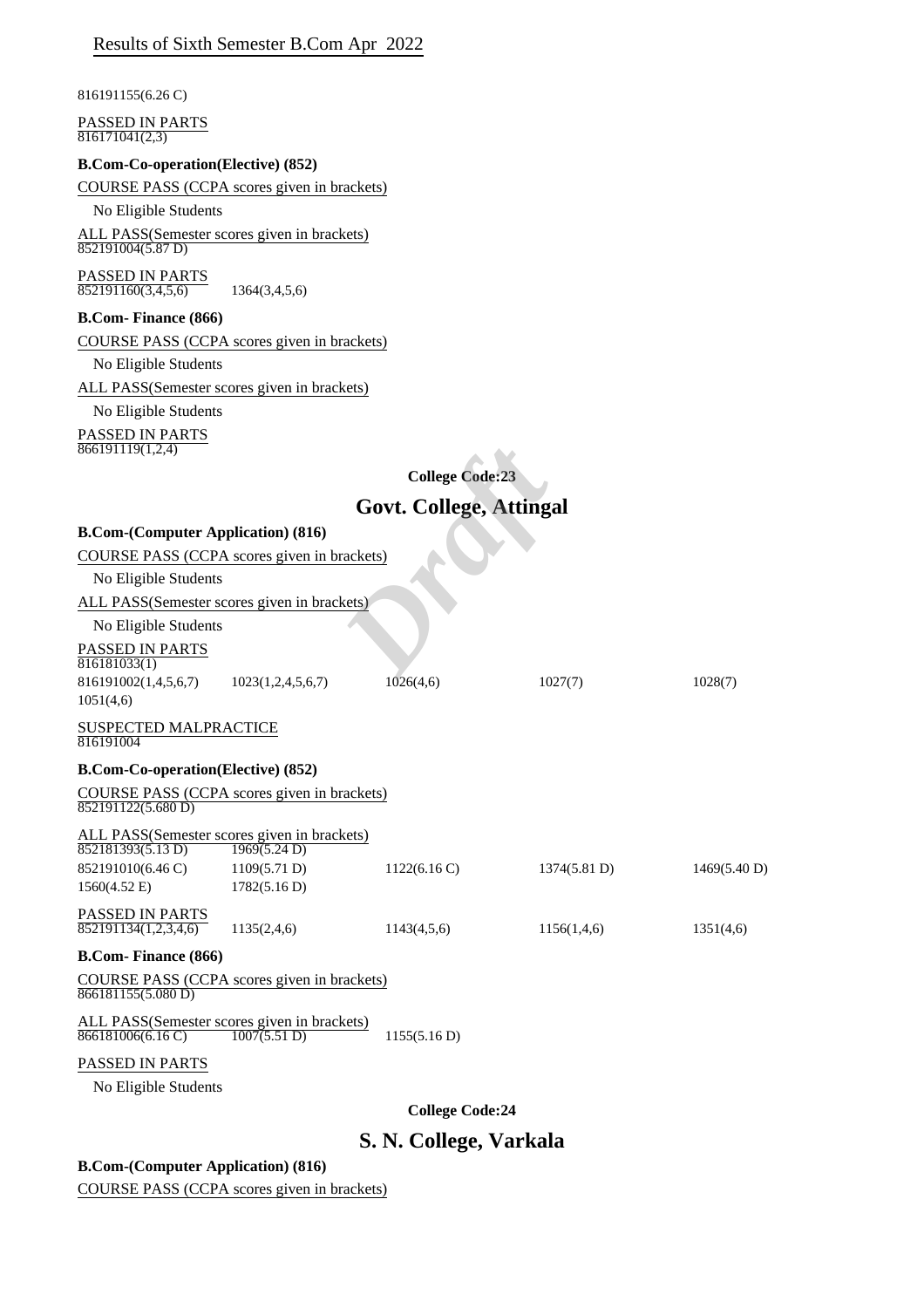| Results of Sixth Semester B.Com Apr 2022 |  |  |
|------------------------------------------|--|--|
|------------------------------------------|--|--|

| No Eligible Students                                                                                          |                                 |                        |                        |
|---------------------------------------------------------------------------------------------------------------|---------------------------------|------------------------|------------------------|
| ALL PASS (Semester scores given in brackets)<br>816171306(5.39 D)<br>$1382(4.83)$ E)                          | 1436(5.62 D)                    |                        |                        |
| PASSED IN PARTS                                                                                               |                                 |                        |                        |
| No Eligible Students                                                                                          |                                 |                        |                        |
| <b>B.Com-Co-operation(Elective) (852)</b>                                                                     |                                 |                        |                        |
| COURSE PASS (CCPA scores given in brackets)                                                                   |                                 |                        |                        |
| No Eligible Students                                                                                          |                                 |                        |                        |
| ALL PASS (Semester scores given in brackets)<br>852191072(5.45 D)<br>1148(5.23 D)                             | 1322(4.91 E)                    | 1365(5.96 D)           |                        |
| PASSED IN PARTS<br>852172249(2)<br>852191474(1,2,4,5)                                                         |                                 |                        |                        |
|                                                                                                               |                                 |                        |                        |
| <b>B.Com-Finance (866)</b>                                                                                    |                                 |                        |                        |
| COURSE PASS (CCPA scores given in brackets)<br>866191035(6.740 C)<br>$1038(6.880 \, \text{C})$                | $1132(6.050 \text{ C})$         |                        |                        |
| ALL PASS(Semester scores given in brackets)<br>$866191035(6.69 \text{ C})$<br>$1038(6.71)$ C)<br>1403(5.91 D) | 1060(5.36 D)                    | 1132(6.36 C)           | 1208(5.01 D)           |
| <b>PASSED IN PARTS</b><br>866191034(6)<br>1111(1,2,3,4,6)                                                     | 1413(1,2,4)                     |                        |                        |
|                                                                                                               | <b>College Code:27</b>          |                        |                        |
|                                                                                                               | <b>S.N. College, Chathanoor</b> |                        |                        |
| <b>B.Com-(Computer Application) (816)</b>                                                                     |                                 |                        |                        |
| COURSE PASS (CCPA scores given in brackets)                                                                   |                                 |                        |                        |
| No Eligible Students                                                                                          |                                 |                        |                        |
| ALL PASS(Semester scores given in brackets)                                                                   |                                 |                        |                        |
| 816171270(5.96 D)<br>1279(5.11 D)                                                                             | 1296(5.24 D)                    | 1450(5.17 D)           | $1516(4.96)$ E)        |
| PASSED IN PARTS                                                                                               |                                 |                        |                        |
| No Eligible Students                                                                                          |                                 |                        |                        |
| <b>B.Com-Co-operation(Elective) (852)</b>                                                                     |                                 |                        |                        |
| COURSE PASS (CCPA scores given in brackets)<br>852171467(5.200 D)                                             |                                 |                        |                        |
| ALL PASS(Semester scores given in brackets)                                                                   |                                 |                        |                        |
| 852171083(4.42 E)<br>1140(5.64 D)<br>1467(5.50 D)<br>1445(4.78 E)                                             | $1268(4.61)$ E)<br>1478(5.38 D) | $1292(4.56 \text{ E})$ | $1300(4.64 \text{ E})$ |
| PASSED IN PARTS<br>852171908(4)                                                                               |                                 |                        |                        |
| <b>B.Com-Finance (866)</b>                                                                                    |                                 |                        |                        |
| COURSE PASS (CCPA scores given in brackets)                                                                   |                                 |                        |                        |
| No Eligible Students                                                                                          |                                 |                        |                        |
| ALL PASS(Semester scores given in brackets)<br>866171276(4.59 E)                                              |                                 |                        |                        |
| PASSED IN PARTS<br>866172068(4)                                                                               |                                 |                        |                        |

**College Code:28**

# **M.M.N.S.S, Kottiyam**

## **B.Com-(Computer Application) (816)**

COURSE PASS (CCPA scores given in brackets)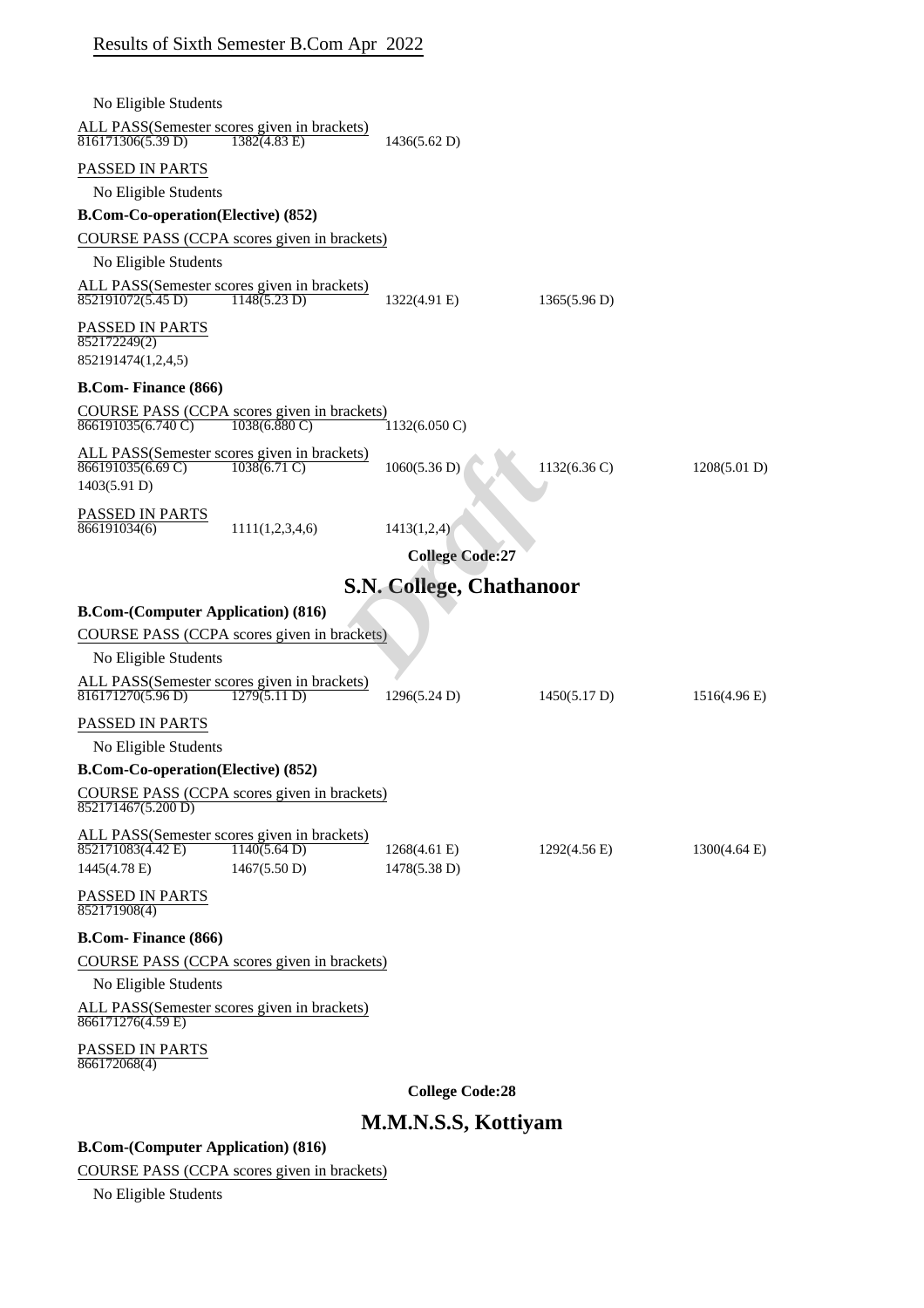|                                           | ALL PASS(Semester scores given in brackets) |                        |                         |                         |
|-------------------------------------------|---------------------------------------------|------------------------|-------------------------|-------------------------|
| No Eligible Students                      |                                             |                        |                         |                         |
| PASSED IN PARTS                           |                                             |                        |                         |                         |
| 816181246(6)                              |                                             |                        |                         |                         |
| <b>B.Com-Co-operation(Elective) (852)</b> |                                             |                        |                         |                         |
|                                           | COURSE PASS (CCPA scores given in brackets) |                        |                         |                         |
| 852191021(5.130 D)                        | $1051(6.500 \text{ C})$                     | 1209(5.710 D)          | $1230(6.030 \text{ C})$ | $1286(6.160 \text{ C})$ |
| 1418(6.010 C)                             |                                             |                        |                         |                         |
|                                           | ALL PASS(Semester scores given in brackets) |                        |                         |                         |
| 852181001(5.58 D)                         | 1113(5.47 D)                                | 1996(5.39 D)           | 2016(5.07 D)            |                         |
| 852191012(5.19 D)                         | 1021(5.36 D)                                | 1034(4.90 E)           | $1051(6.53 \text{ C})$  | 1091(5.91 D)            |
| $1096(6.26 \text{ C})$                    | 1100(5.28 D)                                | 1130(5.21 D)           | 1147(5.20 D)            | 1169(5.16 D)            |
| 1178(5.17 D)                              | 1181(5.89 D)                                | 1206(5.35 D)           | $1209(6.33 \text{ C})$  | $1210(4.58 \text{ E})$  |
| 1225(4.46 E)                              | $1230(6.34 \text{ C})$                      | 1252(4.90 E)           | 1254(4.54 E)            | 1273(5.43 D)            |
| 1283(5.27 D)                              | 1286(6.28 C)                                | 1397(4.85 E)           | 1402(5.45 D)            | 1418(5.95 D)            |
| 1683(6.06 C)                              |                                             |                        |                         |                         |
| PASSED IN PARTS                           |                                             |                        |                         |                         |
| 852191039(4,5)                            | 1058(1,2)                                   | 1168(1,3,4,5)          | 1197(4,5)               | 1465(4,5,6)             |
| <b>B.Com- Finance (866)</b>               |                                             |                        |                         |                         |
|                                           |                                             |                        |                         |                         |
| 866191113(5.480 D)                        | COURSE PASS (CCPA scores given in brackets) |                        |                         |                         |
|                                           |                                             |                        |                         |                         |
| 866171423(4.68 E)                         | ALL PASS(Semester scores given in brackets) |                        |                         |                         |
| 866191068(5.16 D)                         | 1098(6.23 C)                                | 1113(5.40 D)           | 1151(7.17 B)            | 1193(4.63 E)            |
| 1203(4.67 E)                              |                                             |                        |                         |                         |
|                                           |                                             |                        |                         |                         |
| PASSED IN PARTS<br>866191058(1,4,6)       |                                             |                        |                         |                         |
|                                           |                                             |                        |                         |                         |
|                                           |                                             | <b>College Code:29</b> |                         |                         |
|                                           |                                             | S. N. College, Kollam  |                         |                         |
| <b>B.Com-(Computer Application) (816)</b> |                                             |                        |                         |                         |
|                                           | COURSE PASS (CCPA scores given in brackets) |                        |                         |                         |
| $\overline{816191050(5.580 \text{ D})}$   | 1057(5.600 D)                               | 1058(6.210 C)          |                         |                         |
|                                           | ALL PASS(Semester scores given in brackets) |                        |                         |                         |
| $\sqrt{816191050(5.90 \text{ D})}$        | 1057(5.71 D)                                | 1058(6.55 C)           |                         |                         |
|                                           |                                             |                        |                         |                         |
| PASSED IN PARTS<br>816191056(2,3,4,6)     | 1059(1,2,3,4,5,6)                           | 1061(1,2,3,4,5,6)      | 1088(1,2,3,4,5,6)       | 1143(1,3,4,5,6)         |
|                                           |                                             |                        |                         |                         |
| <b>B.Com-Co-operation(Elective) (852)</b> |                                             |                        |                         |                         |
|                                           | COURSE PASS (CCPA scores given in brackets) |                        |                         |                         |
| 852181467(4.680 E)                        | 1482(5.170 D)                               | 1508(5.030 D)          | 1644(5.310 D)           | 1648(5.340 D)           |
| 1662(6.250 C)                             | 1676(5.030 D)                               | 1677(5.270 D)          | 1740(5.060 D)           | 1741(4.580 E)           |
| 1782(5.190 D)                             | 1821(5.090 D)                               | 1830(5.270 D)          | 1837(4.800 E)           | 1843(5.060 D)           |
| 1872(5.050 D)                             |                                             |                        |                         |                         |
| 852191014(6.410C)                         | 1024(5.240 D)                               | 1065(5.090 D)          | 1171(5.250 D)           | 1221(5.980 D)           |
| 1224(6.100 C)                             | 1228(6.450 C)                               | 1231(5.860 D)          | 1233(5.440 D)           | 1237(5.900 D)           |
| 1256(6.710 C)                             | 1262(5.380 D)                               | 1264(6.530 C)          | 1265(6.450 C)           | 1290(5.960 D)           |
| 1307(6.420 C)                             | 1309(6.070 C)                               | 1326(5.230 D)          | 1360(6.690 C)           | 1386(5.670 D)           |
| 1410(6.300 C)                             | 1459(5.980 D)                               | 1626(6.240 C)          | 1630(5.620 D)           | 1674(5.770 D)           |
| 1747(5.560 D)                             |                                             |                        |                         |                         |
|                                           | ALL PASS(Semester scores given in brackets) |                        |                         |                         |
| 852181431(5.13 D)                         | $1445(6.27 \text{ C})$                      | 1467(4.50 E)           | 1474(4.84 E)            | 1477(4.26 E)            |
| 1482(5.26 D)                              | 1499(4.65 E)                                | 1502(4.70 E)           | 1508(5.38 D)            | 1514(4.63 E)            |
| 1518(5.43 D)                              | 1538(5.68 D)                                | 1644(5.80 D)           | 1648(5.13 D)            | 1651(4.94 E)            |
| 1662(6.35 C)                              | 1676(5.38 D)                                | 1677(5.26 D)           | 1678(5.83 D)            | 1694(4.31 E)            |
| 1704(4.96 E)                              | 1708(5.09 D)                                | 1711(4.93 E)           | 1719(4.86 E)            | 1723(5.13 D)            |
|                                           |                                             |                        |                         |                         |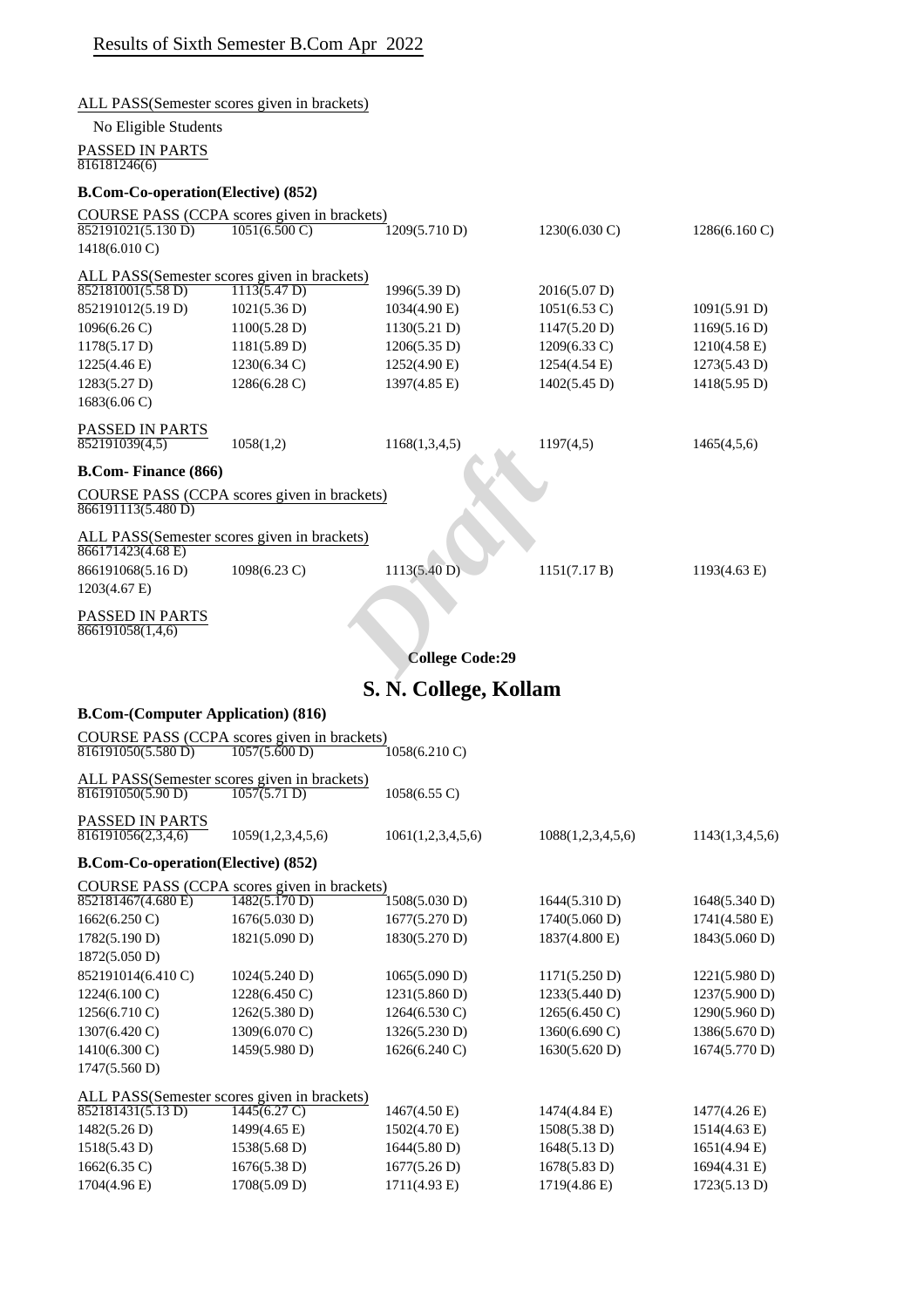| 1740(5.06 D)                    | 1741(4.70 E)                                | 1746(5.01 D)             | 1748(4.66 E)                   | 1749(5.30 D)                   |
|---------------------------------|---------------------------------------------|--------------------------|--------------------------------|--------------------------------|
| 1761(4.80 E)                    | 1762(5.06 D)                                | 1767(4.78 E)             | 1769(4.65 E)                   | 1780(4.63 E)                   |
| 1781(4.79 E)                    | 1782(5.43 D)                                | 1809(5.83 D)             | 1821(5.73 D)                   | 1822(4.63 E)                   |
| 1830(5.13 D)                    | 1837(4.61 E)                                | 1843(4.93 E)             | 1848(5.49 D)                   | 1856(4.85 E)                   |
| 1872(5.07 D)                    | 1882(5.11 D)                                | 1891(5.94 D)             | 1908(5.25 D)                   | 1913(6.10 C)                   |
| 1919(5.51 D)                    | 1928(5.13 D)                                | 1940(4.92 E)             | 2006(5.36 D)                   | 2012(5.73 D)                   |
| 852191013(4.99 E)               | 1014(7.07 B)                                | 1018(5.23 D)             | 1022(5.16 D)                   | 1023(6.19 C)                   |
| 1024(5.11 D)                    | 1026(6.56 C)                                | 1027(5.56 D)             | 1028(5.50 D)                   | 1035(5.01 D)                   |
| 1036(5.07 D)                    | 1041(4.99 E)                                | 1050(5.83 D)             | 1052(6.01 C)                   | $1064(4.69 \text{ E})$         |
| 1065(4.90 E)                    | 1066(5.33 D)                                | 1067(4.92 E)             | 1071(4.56 E)                   | 1073(4.67 E)                   |
| 1079(4.08 E)                    | 1087(5.45 D)                                | 1090(6.89 C)             | 1092(4.92 E)                   | 1093(5.26 D)                   |
| 1094(5.73 D)                    | 1097(4.91 E)                                | 1099(4.81 E)             | 1166(5.88 D)                   | 1171(4.72 E)                   |
| 1191(5.91 D)                    | 1195(4.96 E)                                | 1198(5.36 D)             | 1200(5.29 D)                   | 1203(5.60 D)                   |
| 1204(5.69 D)                    | 1213(4.67 E)                                | 1220(4.78 E)             | 1221(6.16 C)                   | 1222(5.45 D)                   |
| 1224(6.06 C)                    | 1226(5.66 D)                                | 1228(7.28 B)             | 1231(5.75 D)                   | 1233(5.26 D)                   |
| 1237(6.26 C)                    | 1239(5.03 D)                                | 1256(7.00 B)             | 1261(5.86 D)                   | 1262(5.50 D)                   |
| 1264(6.81 C)                    | 1265(6.55 C)                                | 1267(4.48 E)             | 1270(5.10 D)                   | 1272(5.31 D)                   |
| 1274(5.29 D)                    | 1279(5.46 D)                                | 1280(5.97 D)             | 1282(6.12 C)                   | 1284(5.26 D)                   |
| 1285(5.62 D)                    | 1288(4.76 E)                                | 1289(5.50 D)             | 1290(5.80 D)                   | 1291(5.33 D)                   |
| 1295(5.48 D)                    | 1297(5.67 D)                                | 1300(5.39 D)             | 1307(6.95 C)                   | 1309(6.54 C)                   |
| 1311(4.90 E)                    | 1312(5.36 D)                                | 1313(6.91 C)             | 1315(5.86 D)                   | 1326(5.41 D)                   |
| 1329(4.81 E)                    | 1333(6.12C)                                 | 1338(4.26 E)             | 1360(7.76 B)                   | 1362(4.90 E)                   |
| 1363(6.64 C)                    | 1386(5.60 D)                                | 1390(5.38 D)             | 1393(6.74 C)                   | 1401(6.57 C)                   |
| 1405(5.19 D)                    | 1406(5.63 D)                                | 1410(6.58 C)             | 1420(6.49 C)                   | 1422(4.66 E)                   |
| 1426(5.13 D)                    | 1435(5.14 D)                                | 1436(5.75 D)             | 1442(4.92 E)                   | 1444(5.93 D)                   |
| 1451(4.57 E)                    | 1452(4.49 E)                                | 1454(5.34 D)             | 1459(6.98 C)                   | 1460(5.70 D)                   |
| 1461(6.61 C)                    | 1473(6.18 C)                                | 1475(6.26 C)             | 1626(6.30 C)                   | 1627(5.66 D)                   |
| 1629(5.45 D)                    | 1630(5.98 D)                                | 1637(5.00 D)             | 1641(6.46 C)                   | 1642(6.13 C)                   |
| 1647(5.05 D)                    | 1648(6.13 C)                                | 1665(5.74 D)             | 1666(5.25 D)                   | 1674(5.46 D)                   |
| 1676(6.60 C)                    | 1747(6.18 C)                                | 1760(5.14 D)             |                                |                                |
|                                 |                                             |                          |                                |                                |
| PASSED IN PARTS<br>852181461(1) | 1473(3,5)                                   |                          | 1519(4)                        |                                |
| 1633(6)                         | 1679(6)                                     | 1492(4)<br>1722(2,5,6)   | 1731(5)                        | 1524(4,5)<br>1760(5,6)         |
| 1776(1)                         | 1792(1,2,3,4,5)                             | 1840(1,3,5,6)            | 1849(2,5)                      | 1852(2,4,5)                    |
| 1878(4,5)                       | 1926(2)                                     |                          |                                |                                |
| 852191005(1,2,4,5)              |                                             | 1030(3, 4, 5)            |                                |                                |
|                                 | 1011(2,3,4,5,6)                             | 1063(5)                  | 1031(4,5,6)<br>1068(1,3,4)     | 1037(1,2,5)<br>1069(1,2,4,5,6) |
| 1054(1,2,6)<br>1095(4,5,6)      | 1057(1,4,5,6)<br>1098(4,5,6)                | 1104(2, 4, 5)            | 1105(5)                        | 1106(4,5,6)                    |
| 1111(4)                         |                                             |                          |                                |                                |
|                                 | 1144(1,2,4,5,6)                             | 1172(4,5)                | 1174(3,4,6)                    | 1175(1,2,3,4,5)                |
| 1180(1,2,4,5,6)                 | 1184(3,4,5,6)                               | 1187(1,2,4,5)            | 1188(1,2,4,5)                  | 1192(1,4,5,6)                  |
| 1193(1,4,5,6)                   | 1199(1,5)<br>1255(3,4,5)                    | 1214(1,2,4,6)            | 1218(3,4,5,6)                  | 1219(1,4,5)<br>1277(2,3,4,5,6) |
| 1229(1,2,4)<br>1278(4,5,6)      | 1287(3)                                     | 1268(4,5,6)<br>1298(5,6) | 1276(1,4,5,6)                  |                                |
| 1317(1,4,5)                     |                                             |                          | 1301(3,4,5)<br>1344(1,3,4,5,6) | 1310(1,2,4,5,6)                |
|                                 | 1319(2,3,4,5,6)                             | 1339(1,5)                |                                | 1347(4,5,6)                    |
| 1358(1,3,4,5,6)                 | 1383(1,2,6)                                 | 1384(1,4,5,6)            | 1389(2,3,4,5)                  | 1404(4)                        |
| 1433(1,4,6)                     | 1440(4,5,6)                                 | 1441(1,2,4,5)            | 1446(2,5)                      | 1450(4,5,6)                    |
| 1453(4,5,6)                     | 1457(1,4,5,6)                               | 1463(6)                  | 1624(2,4,5)                    | 1633(5)                        |
| 1635(4)                         | 1655(4,5,6)                                 | 1656(4)                  | 1673(2,5)                      | 1678(1,2,4,5)                  |
| 1783(3,4,5,6)                   | 1791(1,2,6)                                 |                          |                                |                                |
| <b>B.Com-Finance (866)</b>      |                                             |                          |                                |                                |
|                                 | COURSE PASS (CCPA scores given in brackets) |                          |                                |                                |
| 866191046(5.350 D)              | 1048(5.590 D)                               | 1052(5.080 D)            | $1056(6.090 \text{ C})$        | $1071(6.980 \text{ C})$        |
| 1077(7.000 B)                   | 1080(5.970 D)                               | 1084(5.810 D)            | 1085(5.840 D)                  | 1086(6.080 C)                  |
| 1087(6.610 C)                   | 1089(6.370 C)                               | $1092(6.700 \text{ C})$  | 1095(6.050 C)                  | 1096(5.950 D)                  |
| 1102(5.570 D)                   | 1104(5.400 D)                               | 1109(5.260 D)            | 1145(6.470 C)                  | 1181(6.460 C)                  |
| 1182(6.480 C)                   | 1188(5.660 D)                               | 1195(5.650 D)            | 1262(6.820 C)                  | 1264(4.950 E)                  |
| 1320(6.010 C)                   | 1372(6.150 C)                               | 1394(6.500 C)            | 1416(6.430 C)                  |                                |

ALL PASS(Semester scores given in brackets)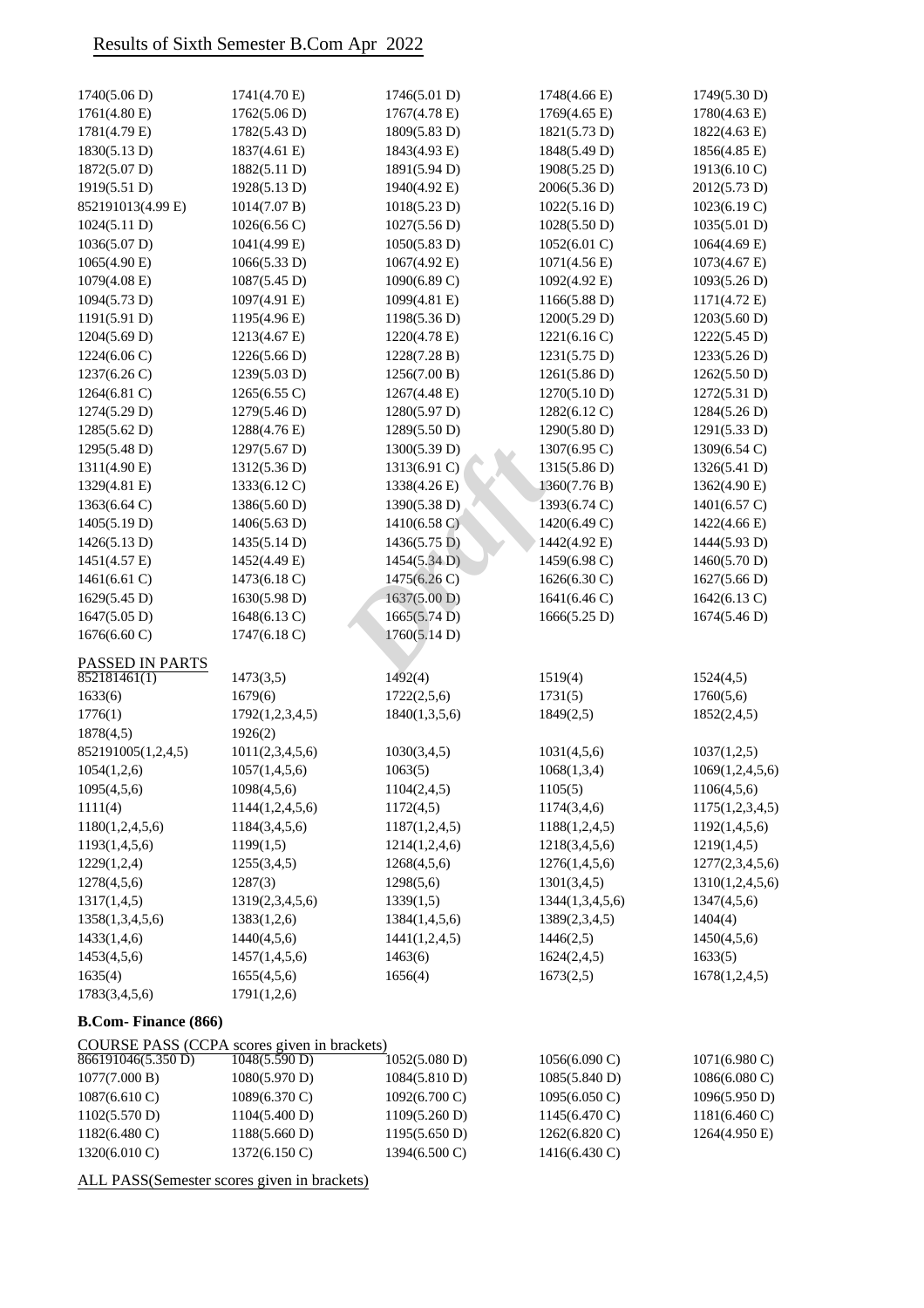|                                        |                 | <b>College Code:30</b> |                        |                        |
|----------------------------------------|-----------------|------------------------|------------------------|------------------------|
| 1317(2,6)                              | 1318(4)         | 1323(1,4,6)            | 1325(1,2,4,5)          | 1358(1,2,5,6)          |
| 1201(1,2,4,5,6)                        | 1209(1,2,6)     | 1244(6)                | 1248(6)                | 1265(2)                |
| 1143(1,4,5,6)                          | 1170(1,2,4,6)   | 1191(4,6)              | 1192(2,4,6)            | 1197(4,6)              |
| 866191019(1,4,6)                       | 1047(1,2,3,4,5) | 1059(1,3,4,6)          | 1090(1,2,4,5,6)        | 1114(1,2,6)            |
| <b>PASSED IN PARTS</b><br>866181311(4) |                 |                        |                        |                        |
| 1393(6.49 C)                           | 1394(6.91 C)    | 1400(5.33 D)           | 1410(5.36 D)           | $1416(6.22 \text{ C})$ |
| 1322(4.44 E)                           | 1324(6.33 C)    | 1360(5.20 D)           | 1372(6.14 C)           | 1378(5.63 D)           |
| $1266(6.02 \text{ C})$                 | $1267(4.41)$ E) | $1268(4.48 \text{ E})$ | $1270(4.88 \text{ E})$ | 1320(5.30 D)           |
| 1199(5.23 D)                           | 1200(6.18 C)    | 1211(5.75 D)           | 1262(7.04 B)           | $1264(4.52 \text{ E})$ |
| 1187(5.43 D)                           | 1188(5.81 D)    | 1190(5.30 D)           | 1195(5.11 D)           | 1196(5.29 D)           |
| $1174(4.41 \text{ E})$                 | 1175(4.92 E)    | 1178(4.72 E)           | $1181(6.43 \text{ C})$ | $1182(6.74 \text{ C})$ |
| 1106(5.64 D)                           | 1109(5.28 D)    | 1118(5.56 D)           | $1145(6.62 \text{ C})$ | $1173(4.59 \text{ E})$ |
| 1096(5.63 D)                           | 1099(5.13 D)    | 1102(5.94 D)           | 1103(5.78 D)           | $1104(5.58 \text{ D})$ |
| 1087(6.46 C)                           | 1088(5.31 D)    | $1089(6.26 \text{ C})$ | $1092(6.80 \text{ C})$ | 1095(6.44 C)           |
| $1077(6.74 \text{ C})$                 | 1080(6.16 C)    | $1084(6.35 \text{ C})$ | 1085(5.55 D)           | 1086(5.97 D)           |
| 1056(6.14 C)                           | 1070(4.93 E)    | 1071(7.03 B)           | 1075(5.12 D)           | $1076(4.94)$ E)        |
| 866191012(7.19 B)                      | 1046(5.44 D)    | 1048(5.11 D)           | 1051(5.79 D)           | 1052(4.84)             |
| 866181378(5.31 D)                      |                 |                        |                        |                        |

# **S.N. College for Women, Kollam** College Code:30<br> **N. College for Women, K**<br>
<u>Rects</u><br>
<u>Rets</u><br> **Draft**<br> **Draft**<br> **Draft**<br> **Draft**<br> **Draft**<br> **Draft**<br> **Draft**<br> **Draft**<br> **Draft**<br> **Draft**<br> **Draft**<br> **Draft**<br> **Draft**<br> **Draft**<br> **Draft**<br> **Draft**

#### **B.Com-Co-operation(Elective) (852)**

COURSE PASS (CCPA scores given in brackets)

No Eligible Students

ALL PASS(Semester scores given in brackets)

No Eligible Students

PASSED IN PARTS 852171129(5)

1742(5.08 D)

#### **College Code:32**

# **T. K. M. College of Arts & Science, Kollam**

#### **B.Com-(Computer Application) (816)**

COURSE PASS (CCPA scores given in brackets)  $816191090(6.180 \text{ C})$ 

ALL PASS(Semester scores given in brackets) 816191090(6.66 C) 1098(4.84 E)

| PASSED IN PARTS |           |                   |             |                 |
|-----------------|-----------|-------------------|-------------|-----------------|
| 816191094(6)    | 1095(5,6) | 1096(2,4,5,6,7)   | 1097(4,5,6) | 1099(2,3,4,6,7) |
| 1100(6)         | 1131(6)   | 1132(1,2,3,4,6,7) | 1133(7)     | 1149(1,4,5,6)   |
|                 |           |                   |             |                 |

**B.Com-Co-operation(Elective) (852)**

COURSE PASS (CCPA scores given in brackets)

| 852172210(5.470 D) |                                             |                         |                         |                        |
|--------------------|---------------------------------------------|-------------------------|-------------------------|------------------------|
| 852191487(6.210 C) | 1489(5.680 D)                               | $1495(6.600 \text{ C})$ | $1508(6.200 \text{ C})$ | 1553(5.890 D)          |
| 1556(5.680 D)      |                                             |                         |                         |                        |
| 852172210(6.85 C)  | ALL PASS(Semester scores given in brackets) |                         |                         |                        |
| 852181236(5.61 D)  | $1366(4.55 \text{ E})$                      | 1563(4.76 E)            | 1586(5.28 D)            | 1992(4.67 E)           |
| 852191133(5.86 D)  | $1258(6.71)$ C)                             | 1293(4.75 E)            | 1294(5.26 D)            | $1471(6.68 \text{ C})$ |
| 1472(5.98 D)       | $1476(4.55 \text{ E})$                      | $1482(5.07 \text{ D})$  | $1487(6.37 \text{ C})$  | 1489(6.13 C)           |

1490(4.66 E) 1495(6.53 C) 1498(5.24 D) 1499(5.67 D) 1506(5.96 D) 1508(7.17 B) 1512(4.66 E) 1516(5.76 D) 1524(5.06 D) 1525(5.52 D) 1526(5.81 D) 1527(6.29 C) 1534(5.73 D) 1548(4.67 E) 1549(5.37 D) 1550(5.70 D) 1553(5.69 D) 1555(4.88 E) 1556(5.79 D) 1557(6.04 C) 1583(5.16 D) 1600(5.98 D) 1602(6.57 C) 1603(6.54 C) 1671(5.19 D)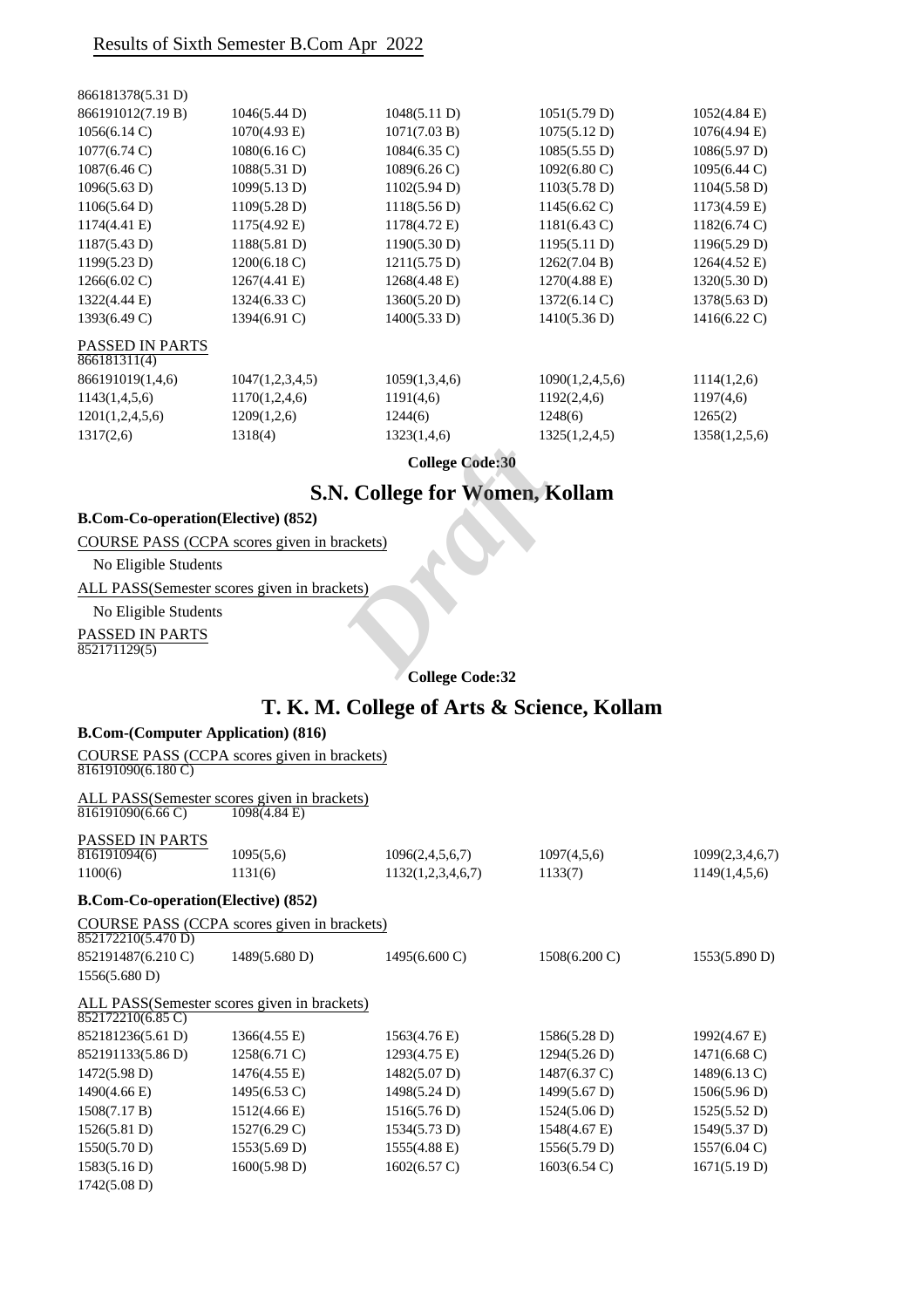| PASSED IN PARTS                           |                                             |                         |                        |                         |
|-------------------------------------------|---------------------------------------------|-------------------------|------------------------|-------------------------|
| 852172627(1,6)                            | 2719(2)                                     |                         |                        |                         |
| 852181209(1,4,5,6)                        | 1349(1)                                     | 1545(3,4,5,6)           | 1564(1,3,5,6)          | 1580(6)                 |
| 852191103(3,4,6)                          | 1232(1,4,5,6)                               | 1321(4,6)               | 1348(3,5,6)            | 1385(1,2,6)             |
| 1388(1,2,4,5,6)                           | 1407(2,4,5)                                 | 1479(1,4,5,6)           | 1486(5)                | 1488(1,2,5)             |
| 1492(1,3)                                 | 1493(1)                                     | 1494(1,2)               | 1514(1,2,4,5,6)        | 1517(1,2)               |
| 1518(2,5)                                 | 1519(2,5)                                   | 1521(2)                 | 1523(1)                | 1529(1,4,5)             |
| 1533(3,5,6)                               | 1535(4)                                     | 1538(1,4,5)             | 1539(4,6)              | 1546(1,4)               |
| 1547(3)                                   | 1552(2,3,4,5,6)                             | 1586(1,2,4,5)           | 1739(2,4,5,6)          | 1741(2,4,5,6)           |
| <b>SUSPECTED MALPRACTICE</b><br>852191477 |                                             |                         |                        |                         |
| <b>B.Com-Finance (866)</b>                |                                             |                         |                        |                         |
|                                           | COURSE PASS (CCPA scores given in brackets) |                         |                        |                         |
| 866191125(5.770 D)                        | $1185(6.000 \text{ C})$                     | $1280(6.010 \text{ C})$ | 1282(6.140 C)          | 1283(5.990 D)           |
| 1287(5.860 D)                             | 1289(6.210 C)                               | 1290(6.390 C)           | 1293(6.020 C)          | $1294(6.050 \text{ C})$ |
| 1295(5.380 D)                             | 1298(5.690 D)                               | 1299(5.600 D)           | 1308(6.800 C)          | 1310(5.580 D)           |
| 1313(5.580 D)                             | 1376(6.770 C)                               |                         |                        |                         |
|                                           | ALL PASS(Semester scores given in brackets) |                         |                        |                         |
| 866181430(4.77 E)                         |                                             |                         |                        |                         |
| 866191125(6.21 C)                         | 1185(5.66 D)                                | 1204(5.53 D)            | $1280(6.25 \text{ C})$ | $1281(6.09 \text{ C})$  |
| 1282(6.88 C)                              | 1283(6.13 C)                                | 1284(4.50 E)            | 1286(4.51 E)           | $1287(6.03 \text{ C})$  |
| 1288(5.35 D)                              | 1289(6.13 C)                                | 1290(6.59 C)            | 1292(5.42 D)           | 1293(6.26 C)            |
| 1294(5.97 D)                              | 1295(5.49 D)                                | 1296(5.66 D)            | 1298(5.19 D)           | 1299(6.12 C)            |
| 1301(5.87 D)                              | $1302(6.93)$ C)                             | 1303(4.79 E)            | 1306(6.64 C)           | 1307(4.78 E)            |
| 1308(7.02 B)                              | 1310(5.59 D)                                | 1312(5.79 D)            | 1313(6.01 C)           | 1315(5.81 D)            |
| 1333(6.56 C)                              | 1376(6.41 C)                                | 1380(5.16 D)            | 1383(6.60 C)           | 1397(6.24 C)            |
| PASSED IN PARTS<br>866172037(6)           | 2764(2)                                     |                         |                        |                         |
| 866181156(2,3)                            |                                             |                         |                        |                         |
| 866191177(1,3,4,6)                        | 1300(1,3,4,6)                               | 1305(1,2,4,6)           | 1311(3,4,6)            | 1389(1,2,4,5,6)         |
| 1396(2,6)                                 | 1401(2,4,6)                                 |                         |                        |                         |
|                                           |                                             |                         |                        |                         |

**College Code:33**

# **B.J.M Govt. College, Chavara**

### **B.Com-(Computer Application) (816)**

COURSE PASS (CCPA scores given in brackets)

No Eligible Students

ALL PASS(Semester scores given in brackets)  $816171116(5.03 D)$ 

816181135(5.31 D) 1139(5.02 D) 1275(4.81 E)

PASSED IN PARTS 816171080(2)

#### **B.Com-Co-operation(Elective) (852)**

COURSE PASS (CCPA scores given in brackets) 852191412(5.620 D)

#### ALL PASS(Semester scores given in brackets)

| <b>PASSED IN PARTS</b><br>852181419(2)<br>852191038(1,2,4,5,6) | 1555(6)<br>1177(6)     | 1574(2,5,6)<br>1260(3,5,6) | 1399(3,4,5,6) |              |
|----------------------------------------------------------------|------------------------|----------------------------|---------------|--------------|
| 1412(5.70 D)                                                   |                        |                            |               |              |
| $1215(5.65 \text{ D})$                                         | $1242(4.54 \text{ E})$ | $1275(6.03 \text{ C})$     | 1343(5.28 D)  | 1345(5.34 D) |
| 852191015(5.77 D)                                              | $1025(5.05 \text{ D})$ | 1055(5.28 D)               | 1074(5.13 D)  | 1176(5.36 D) |
| 852181613(4.46 E)                                              | $1622(4.31)$ E)        | 1980(4.80 E)               |               |              |
| 852171105(4.36 E)                                              | 1380(4.89 E)           |                            |               |              |

**B.Com- Finance (866)**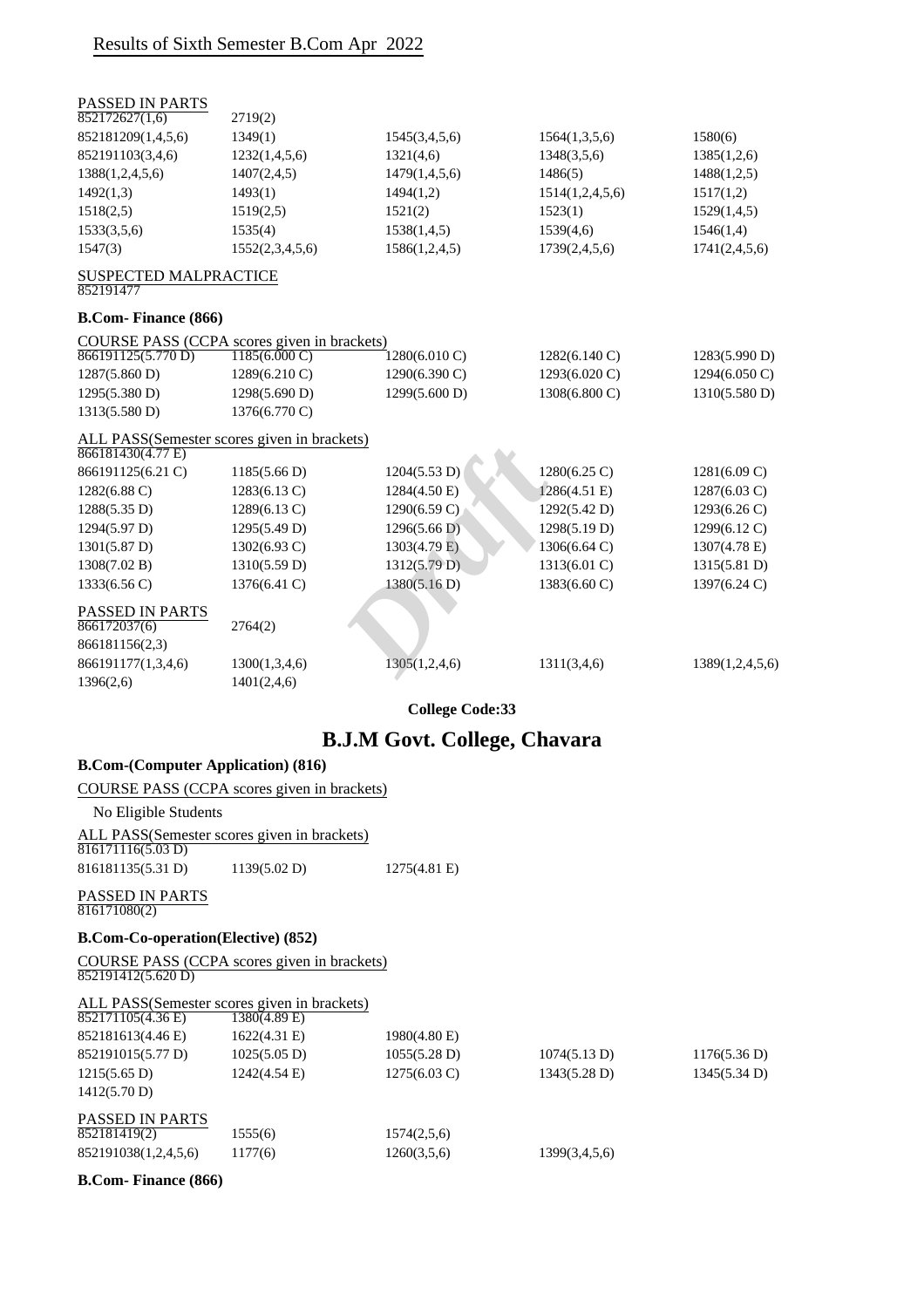| 866181159(5.330 D)                          | COURSE PASS (CCPA scores given in brackets)<br>1162(5.480 D)          |                              |                         |                        |
|---------------------------------------------|-----------------------------------------------------------------------|------------------------------|-------------------------|------------------------|
| 866191120(6.050 C)                          | 1210(5.520 D)                                                         | $1361(6.650 \, \text{C})$    |                         |                        |
|                                             | ALL PASS(Semester scores given in brackets)                           |                              |                         |                        |
| 866181109(5.57 D)                           | 1148(5.40 D)                                                          | 1159(4.90 E)                 | $1160(4.67)$ E)         | 1162(5.59 D)           |
| 1185(5.01 D)                                | 1186(4.40 E)                                                          | 1202(5.37 D)                 | 1204(5.86 D)            |                        |
| 866191049(5.06 D)                           | 1053(5.79 D)                                                          | 1054(5.56 D)                 | 1120(5.90 D)            | $1194(6.24 \text{ C})$ |
| 1202(4.35 E)                                | 1210(5.94 D)                                                          | 1361(7.12 B)                 |                         |                        |
| PASSED IN PARTS<br>866191055(2,3,4,5,6)     | 1141(6)                                                               | 1169(6)                      |                         |                        |
|                                             |                                                                       | <b>College Code:34</b>       |                         |                        |
|                                             |                                                                       | D.B. College, Sasthamcottah  |                         |                        |
| <b>B.Com-Co-operation(Elective) (852)</b>   |                                                                       |                              |                         |                        |
| 852191349(5.250 D)                          | COURSE PASS (CCPA scores given in brackets)                           |                              |                         |                        |
|                                             |                                                                       |                              |                         |                        |
| 852191019(5.22 D)                           | ALL PASS(Semester scores given in brackets)<br>1032(5.57 D)           | 1033(4.87 E)                 | 1173(5.73 D)            | $1330(6.21)$ C)        |
| $1342(6.06 \text{ C})$                      | 1349(4.70 E)                                                          | 1414(7.00 B)                 | 1597(7.24 B)            | 1617(5.91 D)           |
| 1620(5.53 D)                                | 1623(5.91 D)                                                          |                              |                         |                        |
| PASSED IN PARTS<br>852172266(4)             | 2279(5)                                                               | 2922(1)                      |                         |                        |
| 852181037(1,6)                              | 1195(4,6)                                                             |                              |                         |                        |
| 852191186(1,2,4)                            | 1394(4,6)                                                             | 1616(1,2,4,5)                | 1619(2,3,4,5,6)         | 1622(1,2,4,5,6)        |
| <b>B.Com-Finance (866)</b>                  |                                                                       |                              |                         |                        |
|                                             | COURSE PASS (CCPA scores given in brackets)                           |                              |                         |                        |
| $\overline{866191073(6.230 \text{ C})}$     | 1176(5.630 D)                                                         | 1186(5.900 D)                | $1277(6.880 \text{ C})$ |                        |
|                                             | ALL PASS(Semester scores given in brackets)                           |                              |                         |                        |
| 866191073(6.36 C)<br>$1186(6.54 \text{ C})$ | 1105(5.06 D)<br>$1277(6.59 \text{ C})$                                | 1110(5.01 D)<br>1373(6.46 C) | 1112(4.93 E)            | $1176(6.08 \text{ C})$ |
|                                             |                                                                       |                              |                         |                        |
| <b>PASSED IN PARTS</b>                      |                                                                       |                              |                         |                        |
| No Eligible Students                        |                                                                       |                              |                         |                        |
|                                             |                                                                       | <b>College Code:35</b>       |                         |                        |
|                                             | Sree Vidhyadhiraja College of Arts and Science, Karunagapally, Kollam |                              |                         |                        |
| <b>B.Com-(Computer Application) (816)</b>   |                                                                       |                              |                         |                        |
|                                             | COURSE PASS (CCPA scores given in brackets)                           |                              |                         |                        |
| No Eligible Students                        |                                                                       |                              |                         |                        |
|                                             | ALL PASS(Semester scores given in brackets)                           |                              |                         |                        |
| No Eligible Students                        |                                                                       |                              |                         |                        |
| PASSED IN PARTS                             |                                                                       |                              |                         |                        |
| No Eligible Students                        |                                                                       |                              |                         |                        |
| <b>B.Com-Co-operation(Elective) (852)</b>   |                                                                       |                              |                         |                        |
| 852171317(4.990 E)                          | COURSE PASS (CCPA scores given in brackets)<br>1335(4.980 E)          | 1745(4.870 E)                |                         |                        |
|                                             | ALL PASS(Semester scores given in brackets)                           |                              |                         |                        |
| 852171069(5.62 D)                           | $1101(4.38)$ E)                                                       | 1118(5.16 D)                 | 1317(5.06 D)            | 1335(5.02 D)           |
| 1745(4.89 E)                                | 3102(5.49 D)                                                          |                              |                         |                        |
| 852181333(5.27 D)                           | 1334(5.39 D)                                                          | $1400(4.81)$ E)              | 1420(5.73 D)            | 1937(5.12 D)           |
| PASSED IN PARTS<br>852171303(3,5)           |                                                                       |                              |                         |                        |
| 852181839(2,6)                              | 1752(2,4,5,6)<br>2011(6)                                              |                              |                         |                        |
|                                             |                                                                       |                              |                         |                        |

**B.Com- Finance (866)**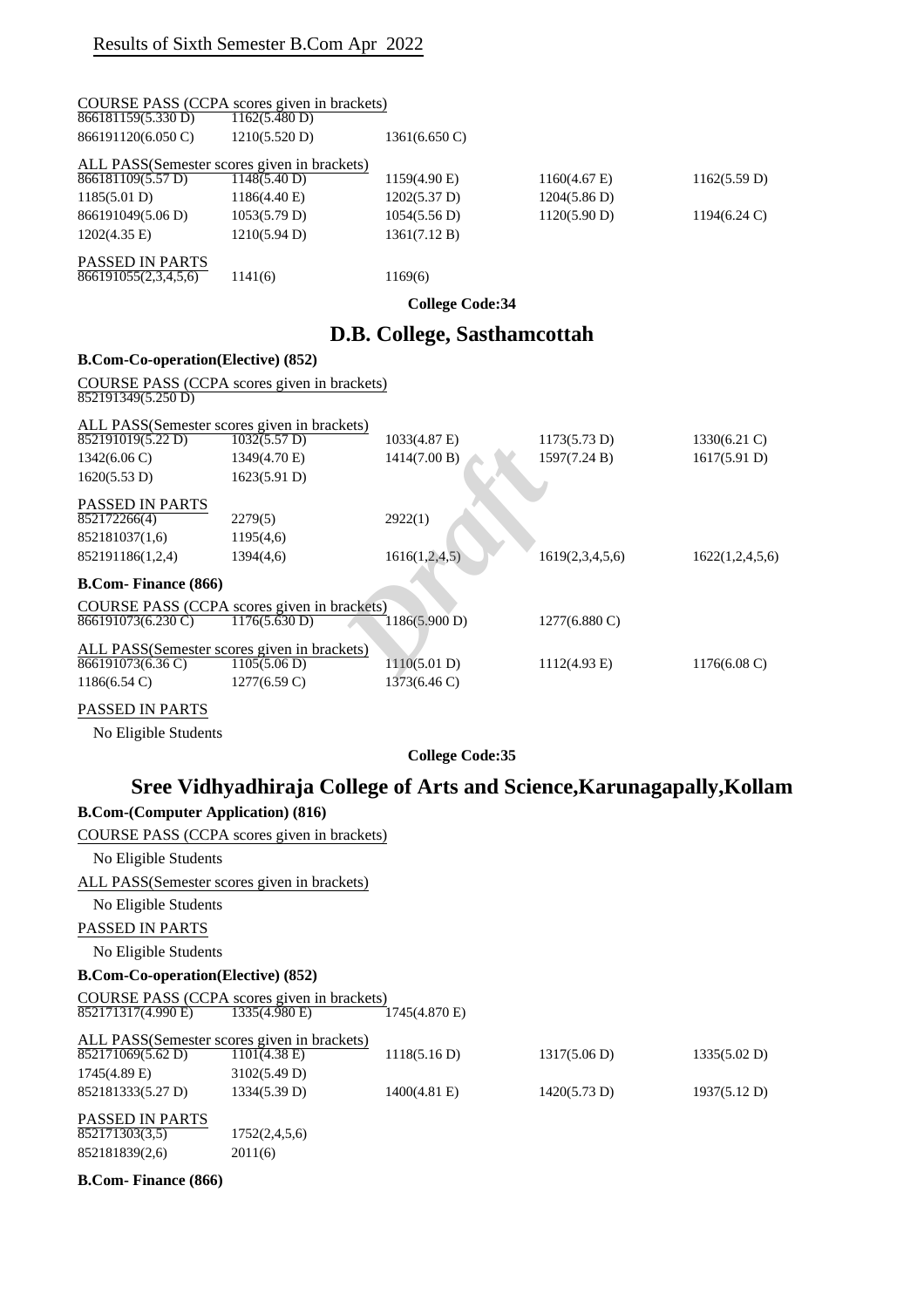#### COURSE PASS (CCPA scores given in brackets)

No Eligible Students

ALL PASS(Semester scores given in brackets) 866181454(5.10 D)

#### PASSED IN PARTS

No Eligible Students

#### **College Code:38**

# **N. S. S. College, Nilamel**

#### **B.Com- Finance (866)**

COURSE PASS (CCPA scores given in brackets)

No Eligible Students

ALL PASS(Semester scores given in brackets)  $866191332(4.62 \text{ E})$ 

PASSED IN PARTS  $\frac{1}{866191137(1,2,3,4,6)}$ 

**College Code:40**

# **St. John's College, Anchal** College Code:40<br> **St. John's College, Anch**<br>
<u>Prackets</u><br>
Rets)<br>
Prackets

#### **B.Com-Co-operation(Elective) (852)**

COURSE PASS (CCPA scores given in brackets)

No Eligible Students

ALL PASS(Semester scores given in brackets)

No Eligible Students

PASSED IN PARTS  $852191320(1,2,4,5,6)$ 

#### **B.Com- Finance (866)**

COURSE PASS (CCPA scores given in brackets)<br> $\frac{866191167(5.870 \text{ D})}{1242(6.230 \text{ C})}$ 866191167(5.870 D)

ALL PASS(Semester scores given in brackets) 866191167(5.76 D) 1242(6.11 C)

#### PASSED IN PARTS

No Eligible Students

**College Code:41**

# **S.N. College, Punalur**

| <b>B.Com-Co-operation(Elective) (852)</b>                         |                         |              |         |               |
|-------------------------------------------------------------------|-------------------------|--------------|---------|---------------|
| COURSE PASS (CCPA scores given in brackets)                       |                         |              |         |               |
| No Eligible Students                                              |                         |              |         |               |
| ALL PASS (Semester scores given in brackets)<br>852191205(5.20 D) | 1335(5.16 D)            | 1795(5.46 D) |         |               |
| <b>PASSED IN PARTS</b><br>852172150(2)<br>2954(5)                 | 2158(2,3)               | 2182(1)      | 2203(5) | 2937(2,3,4,5) |
| <b>B.Com-Finance (866)</b>                                        |                         |              |         |               |
| COURSE PASS (CCPA scores given in brackets)<br>866191083(5.610 D) | $1207(5.860 \text{ D})$ |              |         |               |
| ALL PASS (Semester scores given in brackets)<br>866191083(5.27 D) | 1207(5.34 D)            |              |         |               |
| <b>PASSED IN PARTS</b>                                            |                         |              |         |               |

#### PASSED IN PARTS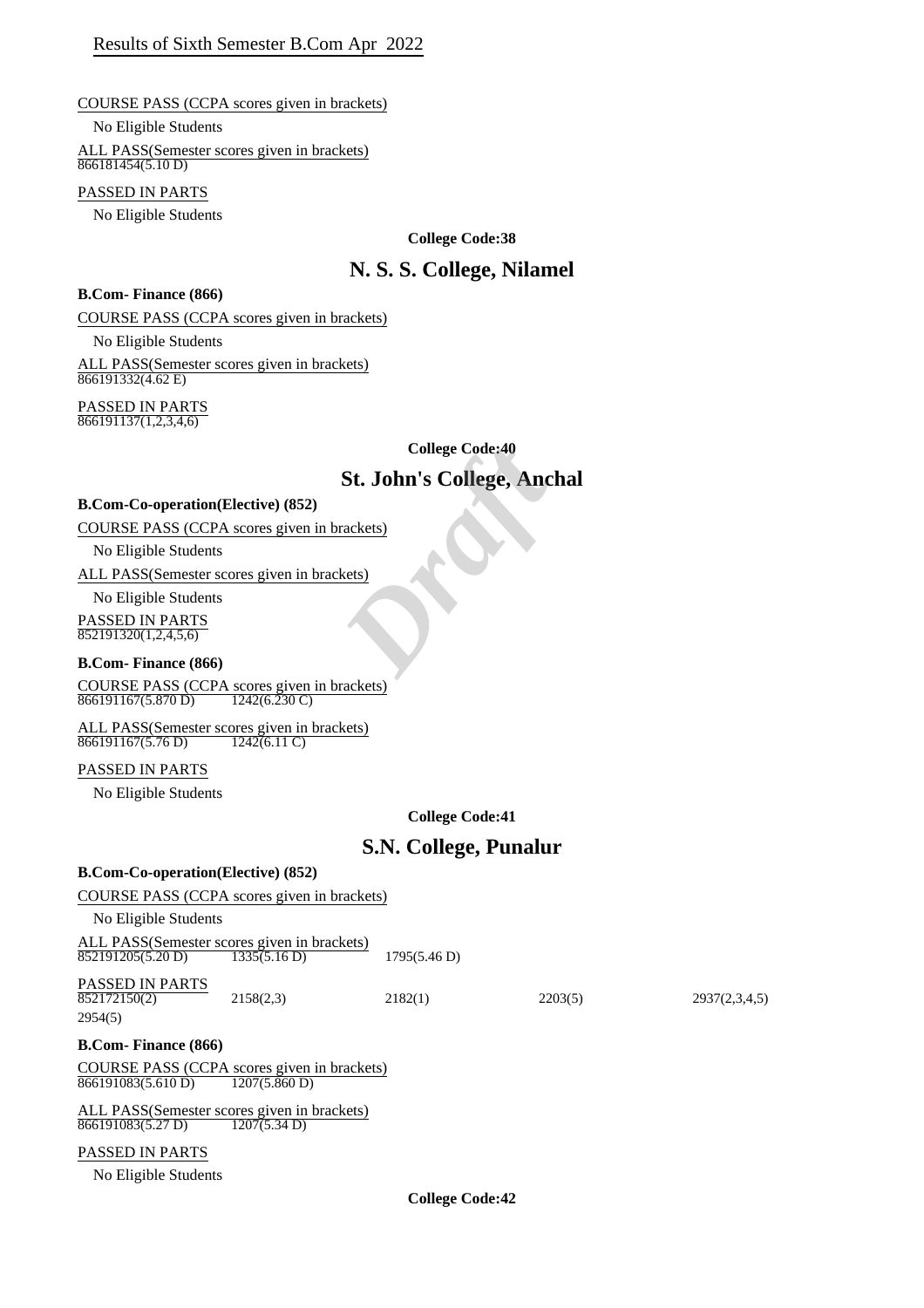# **S. G. College, Kottarakkara**

### **B.Com-Co-operation(Elective) (852)**

COURSE PASS (CCPA scores given in brackets)  $852171024(5.150 D)$ 

ALL PASS(Semester scores given in brackets)  $852171024(5.68 \text{ D})$   $2361(5.50 \text{ D})$   $2369(5.09 \text{ D})$   $2377(5.36 \text{ D})$   $2389(4.46 \text{ E})$ 852191464(5.16 D)

PASSED IN PARTS  $\frac{1188828441111112}{852172370(2)}$  2380(2) 2390(2)

#### **B.Com- Finance (866)**

COURSE PASS (CCPA scores given in brackets)  $\frac{866191097(6.980 \text{ C})}{866191097(6.980 \text{ C})}$ 

ALL PASS(Semester scores given in brackets)  $866171837(5.02 D)$ 866191097(7.01 B)

#### PASSED IN PARTS

## **M. S. M. College, Kayamkulam**

#### **B.Com-(Computer Application) (816)**

|                    | COURSE PASS (CCPA scores given in brackets) |               |
|--------------------|---------------------------------------------|---------------|
| 816191045(6.410 C) | 1046(5.310 D)                               | 1124(7.060 B) |

#### PASSED IN PARTS

| 1106(1,2,4,5,6,7) |
|-------------------|
|                   |
|                   |

#### **B.Com-Co-operation(Elective) (852)**

|                    | COURSE PASS (CCPA scores given in brackets) |
|--------------------|---------------------------------------------|
| 852171186(5.030 D) | 3358(5.280 D)                               |

852181079(5.100 D) 1264(5.170 D) 1271(4.960 E) 852191654(6.220 C)

| ALL PASS(Semester scores given in brackets) |                        |                 |                        |                        |
|---------------------------------------------|------------------------|-----------------|------------------------|------------------------|
| 852171041(5.27 D)                           | $1183(6.10 \text{ C})$ | 1186(5.38 D)    | 2927(4.76 E)           | 3358(6.00 C)           |
| 3362(5.04 D)                                | 3384(5.04 D)           | 3387(4.53 E)    | 3398(4.37 E)           |                        |
| 852181074(5.06 D)                           | 1079(5.33 D)           | 1082(5.16 D)    | $1093(5.05 \text{ D})$ | $1142(4.85 \text{ E})$ |
| 1143(5.61 D)                                | 1144(5.90 D)           | 1156(5.26 D)    | 1159(5.36 D)           | $1262(4.80)$ E)        |
| 1264(5.31 D)                                | 1271(5.06 D)           | 1292(5.18 D)    | 1295(5.74 D)           |                        |
| 852191306(5.16 D)                           | 1314(5.77 D)           | 1340(5.34 D)    | $1428(5.63 \text{ D})$ | 1429(5.07 D)           |
| $1562(6.11)$ C)                             | 1563(5.11 D)           | 1567(5.63 D)    | $1568(6.91)$ C)        | $1570(6.18 \text{ C})$ |
| $1573(6.11)$ C)                             | $1574(6.91)$ C)        | 1577(5.78 D)    | $1579(6.06 \text{ C})$ | $1581(6.65 \text{ C})$ |
| 1582(4.76 E)                                | 1593(5.40 D)           | $1654(6.51)$ C) | 1657(5.60 D)           | 1660(6.15 C)           |
| 1662(4.88)                                  | 1679(5.18 D)           | 1686(4.91 E)    | 1689(5.84 D)           | 1691(5.13 D)           |
| 1693(5.71 D)                                | 1694(5.46 D)           | 1696(5.43 D)    | 1698(5.53 D)           | $1701(4.89)$ E)        |
| $1703(6.11)$ C)                             | $1708(6.55 \text{ C})$ | 1715(5.28 D)    | 1717(5.61 D)           | $1722(4.86 \text{ E})$ |
| 1728(5.45 D)                                | $1730(4.96)$ E)        | 1732(5.18 D)    | 1735(5.28 D)           | $1761(6.01)$ C)        |
| 1781(5.09 D)                                |                        |                 |                        |                        |
| <b>PASSED IN PARTS</b>                      |                        |                 |                        |                        |
| 852171617(1,4,5,6)                          | 1623(1,3,4,5)          | 2019(5)         | 2739(2)                | 3360(1,2,3,5)          |
| 3401(5,6)                                   |                        |                 |                        |                        |
| 852181080(2)                                | 1081(6)                | 1087(4,5)       | 1954(5)                | 1999(4,5)              |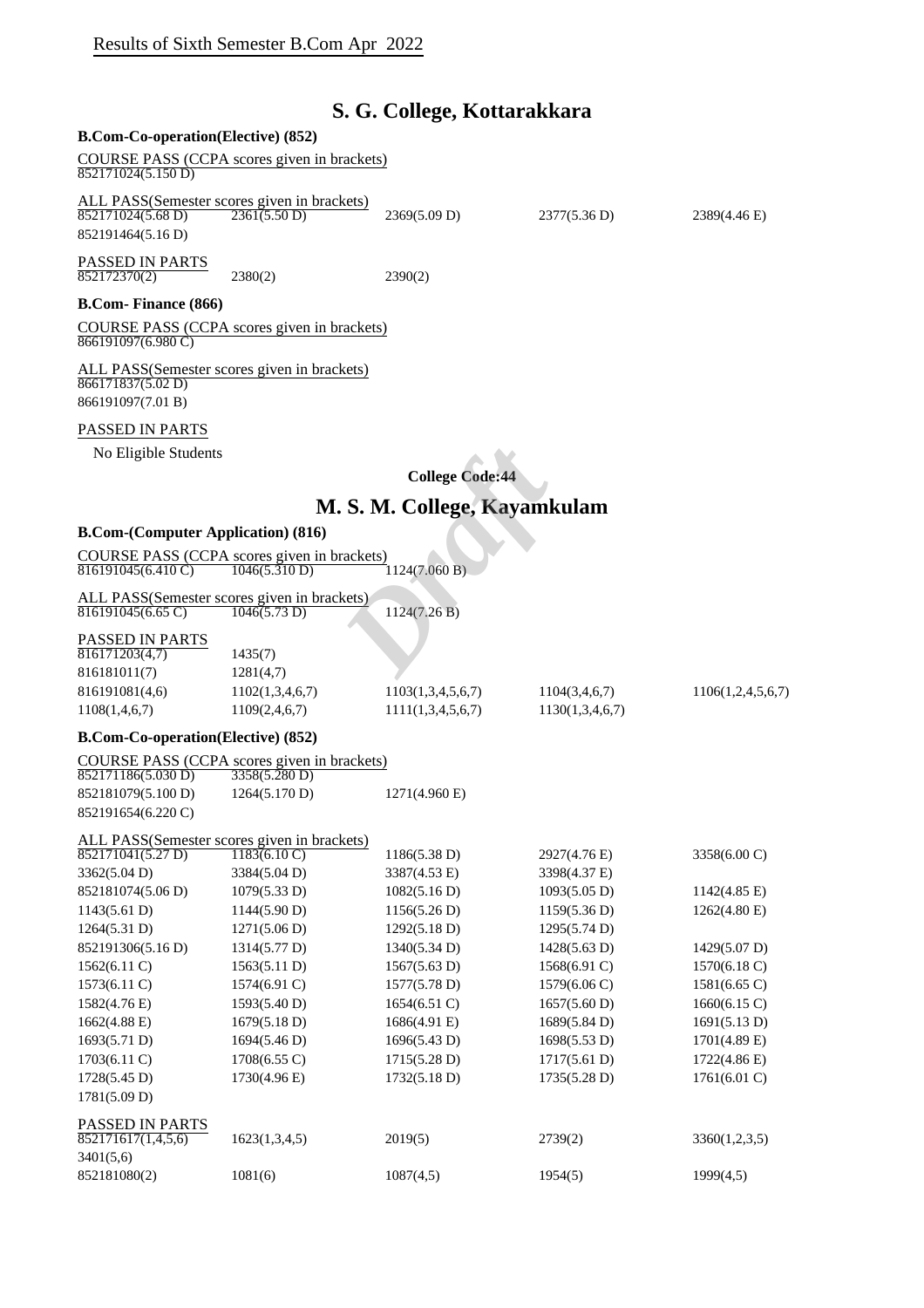|                                                                                                | Results of Sixth Semester B.Com Apr 2022                                         |                                               |                                                   |                              |
|------------------------------------------------------------------------------------------------|----------------------------------------------------------------------------------|-----------------------------------------------|---------------------------------------------------|------------------------------|
| 852191357(4,5)<br>1658(2,4,5)<br>1699(1,3,4,5,6)                                               | 1359(2,5)<br>1659(1,3,4,5,6)<br>1705(1,3,4,5,6)                                  | 1564(4,5)<br>1663(1,2,4,5,6)<br>1710(1,4,5,6) | 1566(1,3,4,5)<br>1684(1,4,5,6)<br>1711(1,3,4,5,6) | 1580(4,5,6)<br>1685(4,5,6)   |
|                                                                                                |                                                                                  |                                               |                                                   |                              |
| <b>B.Com-Finance (866)</b>                                                                     |                                                                                  |                                               |                                                   |                              |
| 866191159(5.880 D)                                                                             | COURSE PASS (CCPA scores given in brackets)<br>$1370(6.060 \text{ C})$           |                                               |                                                   |                              |
| $\sqrt{866171059(5.13 \text{ D})}$                                                             | ALL PASS(Semester scores given in brackets)                                      |                                               |                                                   |                              |
| 866191005(5.08 D)                                                                              | 1155(6.50 C)                                                                     | 1156(5.36 D)                                  | 1159(6.28 C)                                      | 1231(5.30 D)                 |
| 1339(4.81 E)                                                                                   | 1352(6.13 C)                                                                     | 1363(5.05 D)                                  | 1370(6.06 C)                                      | 1399(6.07 C)                 |
| PASSED IN PARTS<br>866181459(3,6)                                                              |                                                                                  |                                               |                                                   |                              |
| 866191157(4,6)                                                                                 | 1335(1,3,4,6)                                                                    | 1345(4,6)                                     | 1346(4)                                           | 1349(1,2,3,4,6)              |
| 1353(1,3,4)                                                                                    | 1354(3,6)                                                                        | 1355(1,3,4,6)                                 | 1356(4)                                           | 1366(1,2,4,5,6)              |
| 1368(2,4)                                                                                      | 1375(1,2,3,4,6)                                                                  | 1385(4)<br><b>College Code:46</b>             |                                                   |                              |
|                                                                                                |                                                                                  |                                               |                                                   |                              |
| <b>B.Com-(Computer Application) (816)</b>                                                      |                                                                                  | S. D. College, Alappuzha                      |                                                   |                              |
| No Eligible Students                                                                           | COURSE PASS (CCPA scores given in brackets)                                      |                                               |                                                   |                              |
|                                                                                                | ALL PASS(Semester scores given in brackets)                                      |                                               |                                                   |                              |
| $\sqrt{816171430(5.06 \text{ D})}$<br>816191076(5.73 D)                                        | 1080(5.73 D)                                                                     |                                               |                                                   |                              |
| PASSED IN PARTS<br>$\overline{816171428(1)}$<br>816191065(1,6,7)<br>1074(1,4,5,6)<br>1135(4,6) | 1433(3)<br>1068(1,2,4,5,6,7)<br>1077(1,3,4,5,6,7)<br>1146(4,5,6,7)               | 1069(1,3,4,5,6,7)<br>1078(6,7)                | 1071(1,4,5,6,7)<br>1079(4,6)                      | 1072(1,4,5,6,7)<br>1113(1,6) |
| <b>B.Com-Co-operation(Elective) (852)</b>                                                      |                                                                                  |                                               |                                                   |                              |
|                                                                                                | COURSE PASS (CCPA scores given in brackets)                                      |                                               |                                                   |                              |
| No Eligible Students                                                                           |                                                                                  |                                               |                                                   |                              |
| 852172248(5.11 D)                                                                              | ALL PASS(Semester scores given in brackets)                                      |                                               |                                                   |                              |
| PASSED IN PARTS                                                                                |                                                                                  |                                               |                                                   |                              |
| No Eligible Students                                                                           |                                                                                  |                                               |                                                   |                              |
| <b>B.Com- Finance (866)</b>                                                                    |                                                                                  |                                               |                                                   |                              |
|                                                                                                | COURSE PASS (CCPA scores given in brackets)                                      |                                               |                                                   |                              |
| No Eligible Students                                                                           |                                                                                  |                                               |                                                   |                              |
| 866191260(5.40 D)                                                                              | ALL PASS(Semester scores given in brackets)<br>$\overline{1275(6.03 \text{ C})}$ |                                               |                                                   |                              |
| PASSED IN PARTS<br>866191247(1,4,6)                                                            | 1274(2,4,5,6)                                                                    |                                               |                                                   |                              |
|                                                                                                |                                                                                  | <b>College Code:48</b>                        |                                                   |                              |
|                                                                                                |                                                                                  | S.N. College, Cherthala                       |                                                   |                              |
| <b>B.Com-(Computer Application) (816)</b>                                                      |                                                                                  |                                               |                                                   |                              |
| 816171046(4.880 E)                                                                             | COURSE PASS (CCPA scores given in brackets)                                      |                                               |                                                   |                              |
| 816181077(5.600 D)                                                                             | 1079(5.380 D)                                                                    | 1104(5.230 D)                                 | 1110(5.580 D)                                     | 1141(5.380 D)                |
| 1143(5.120 D)<br>1225(5.450 D)                                                                 | 1144(5.520 D)                                                                    | 1149(5.050 D)                                 | $1156(6.080 \text{ C})$                           | 1197(5.400 D)                |
| $\overline{816171010(5.03 \text{ D})}$                                                         | ALL PASS(Semester scores given in brackets)<br>$1016(4.48)$ E)                   | $1035(4.53 \text{ E})$                        | $1046(4.89)$ E)                                   | 1048(5.18 D)                 |
|                                                                                                |                                                                                  |                                               |                                                   |                              |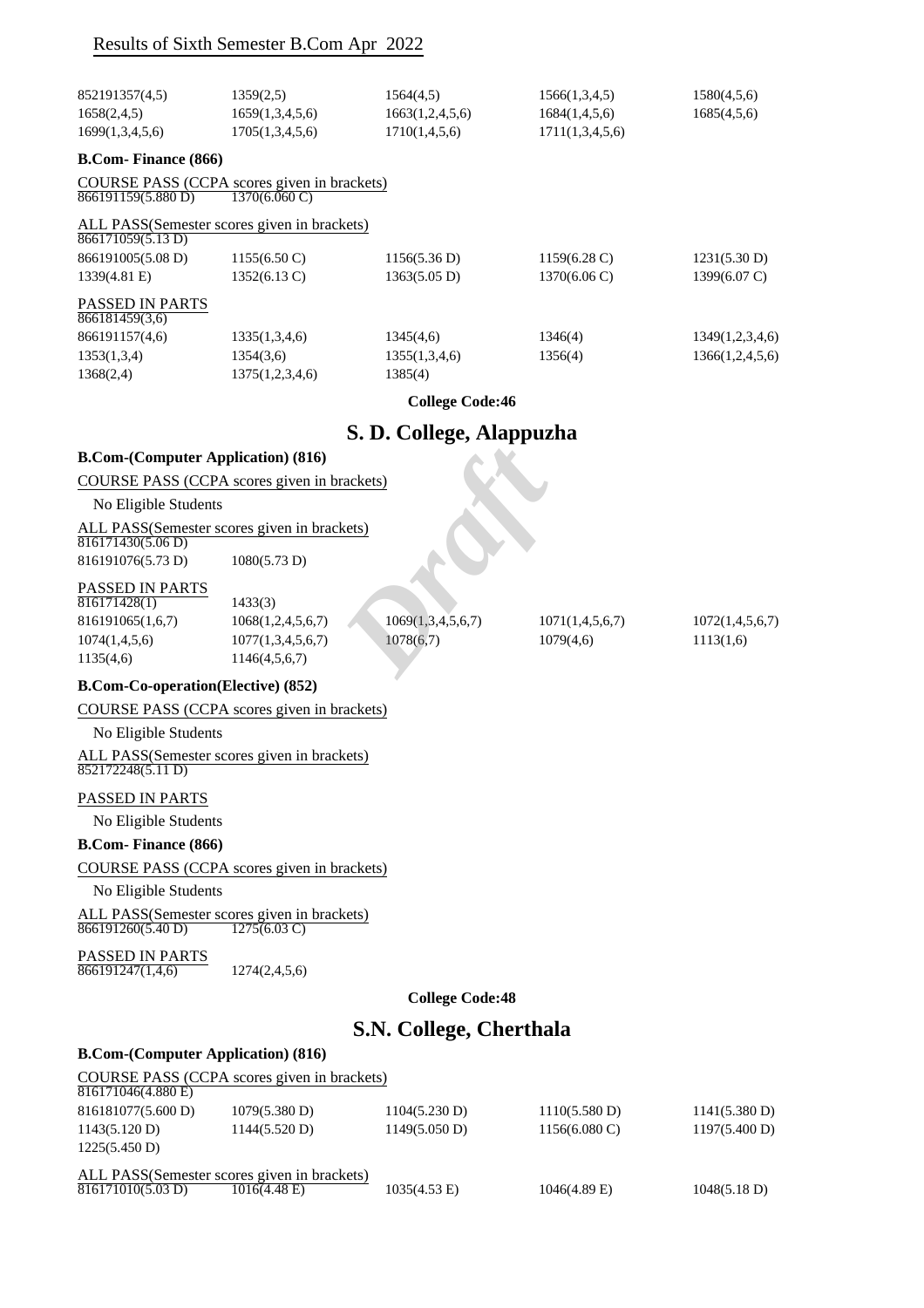| 1050(5.29 D)                               | $1063(4.74)$ E)        | 1150(5.11 D)           | 1266(5.20 D)           |                 |
|--------------------------------------------|------------------------|------------------------|------------------------|-----------------|
| 816181075(5.33 D)                          | $1077(6.11)$ C)        | 1079(5.76 D)           | $1104(5.35 \text{ D})$ | 1110(5.94 D)    |
| $1112(4.73 \text{ E})$                     | $1114(5.84 \text{ D})$ | $1117(4.82 \text{ E})$ | 1141(5.81 D)           | 1143(5.50 D)    |
| 1144(5.80 D)                               | 1149(5.44 D)           | 1156(6.87 C)           | $1167(6.44 \text{ C})$ | 1180(5.09 D)    |
| 1195(5.01 D)                               | $1197(5.67 \text{ D})$ | 1225(6.06 C)           | 1236(5.98 D)           |                 |
| <b>PASSED IN PARTS</b><br>816171477(1,3,5) |                        |                        |                        |                 |
| 816181102(7)                               | 1103(5)                | 1194(4,5,7)            | 1202(4,7)              | 1206(1,2,3,4,7) |
| 816191070(4,6,7)                           |                        |                        |                        |                 |

#### SUSPECTED MALPRACTICE 816181201

#### **B.Com-Co-operation(Elective) (852)**

#### COURSE PASS (CCPA scores given in brackets)

No Eligible Students

ALL PASS(Semester scores given in brackets)  $852182022(4.83 \text{ E})$ 

#### PASSED IN PARTS

 $852181957(2,5)$ 

**College Code:49**

# **St. Michels College, Cherthala**  *Draft*

#### **B.Com-(Computer Application) (816)**

COURSE PASS (CCPA scores given in brackets)  $\overline{816171199(5.240 \,\mathrm{D})}$ 

ALL PASS(Semester scores given in brackets)<br> $\frac{816171199(6.02 \text{ C})}{1300(5.19 \text{ D})}$  $\frac{816171199(6.02 \text{ C})}{1500(5.19 \text{ D})}$  1317(5.66 D) 1319(5.27 D) 1326(5.87 D)

PASSED IN PARTS  $\overline{816171299(3,5)}$  1302(1,3,7) 1303(1,3) 1325(3,5,7)

**College Code:54**

# **St Cyril's College ,Adoor**

#### **B.Com- Finance (866)**

COURSE PASS (CCPA scores given in brackets)  $866191037(6.880 \text{ C})$ 

ALL PASS(Semester scores given in brackets) 866191037(5.96 D)

#### PASSED IN PARTS

No Eligible Students

**College Code:56**

### **N. S. S. College, Pandalam**

#### **B.Com-(Computer Application) (816)**

COURSE PASS (CCPA scores given in brackets)

No Eligible Students

ALL PASS(Semester scores given in brackets) 816191087(6.04 C)

PASSED IN PARTS  $816191082(1,2,4,5,6)$ 

**College Code:79**

# **NSS College ,Cherthala**

#### **B.Com-(Computer Application) (816)**

COURSE PASS (CCPA scores given in brackets)<br> $\frac{816181168(5.470 \text{ D})}{169(5.190 \text{ D})}$ 816181168(5.470 D)